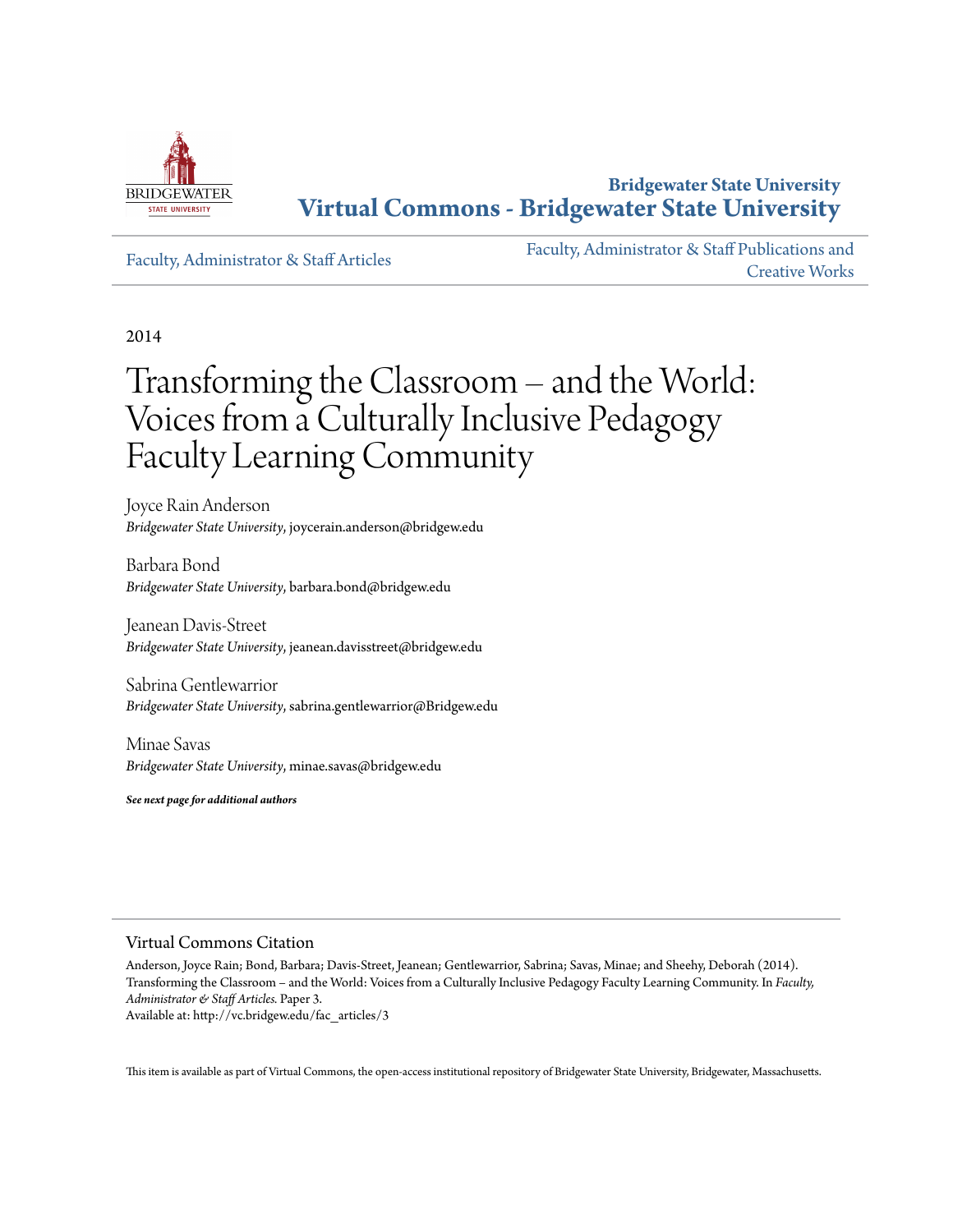#### **Authors**

Joyce Rain Anderson, Barbara Bond, Jeanean Davis-Street, Sabrina Gentlewarrior, Minae Savas, and Deborah Sheehy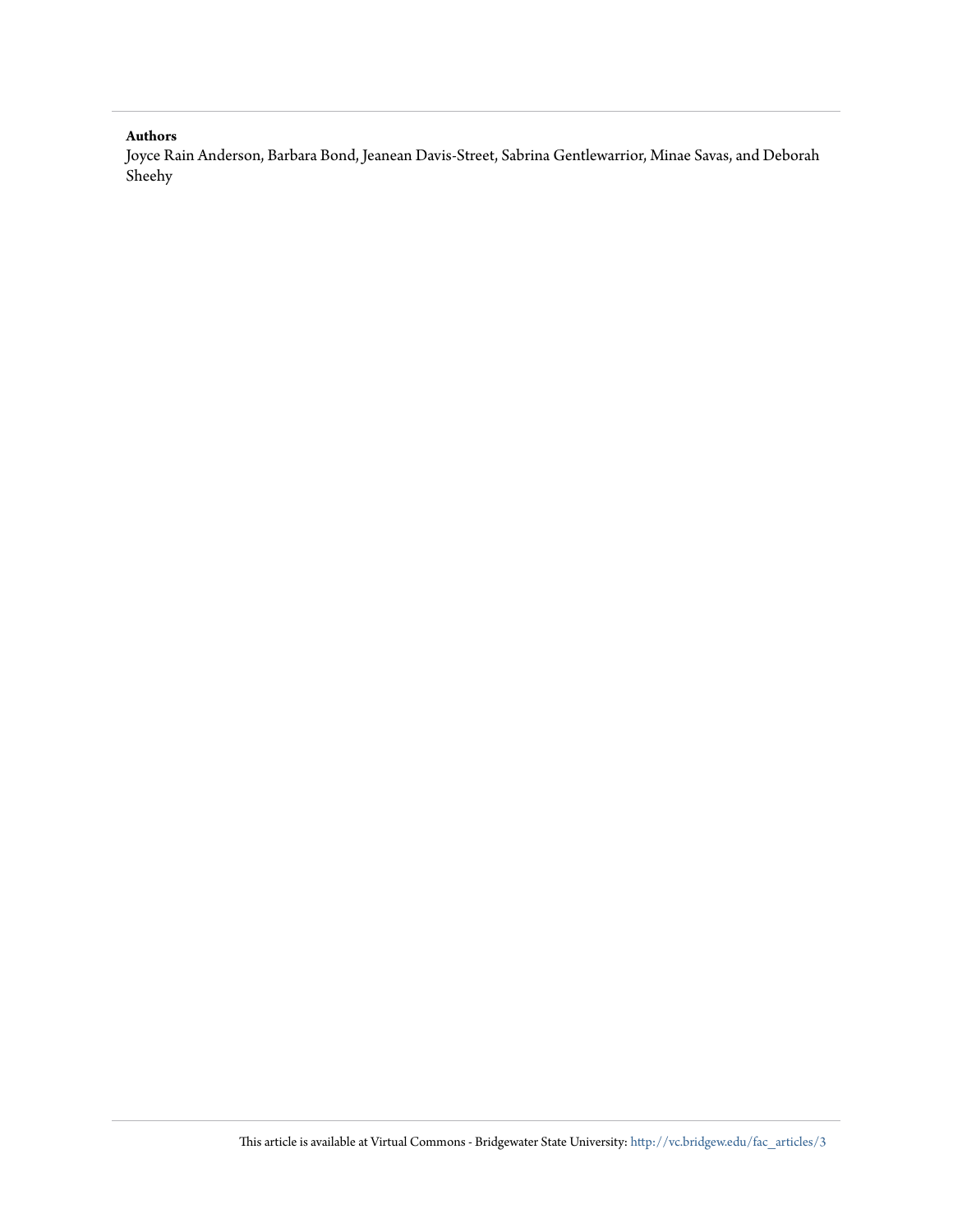# **Transforming the Classroom – and the World: Voices from a Culturally Inclusive Pedagogy Faculty Learning Community**

*Joyce Rain Anderson, Barbara E. Bond, Jeanean Davis-Street, Sabrina Gentlewarrior, Minae Yamamoto Savas, and Deborah A. Sheehy, Bridgewater State University*

## *Authors' Contact Information*

*Joyce Rain Anderson, Associate Professor of English Barbara Bond, Assistant Professor of Social Work Jeanean Davis-Street, Associate Dean of Business Sabrina Gentlewarrior, Director Office of Institutional Diversity Minae Savas, Assistant Professor of Foreign Languages Deborah Sheehy, Associate Professor of Movement Arts, Health Promotion and Leisure Studies Bridgewater State University 131 Summer Street, Bridgewater MA 02325 phone: 508-531-1000 contact email: [JoyceRain.Anderson@bridgew.edu](mailto:JoyceRain.Anderson@bridgew.edu)*

## **Abstract:**

*Institutions of higher learning are not equally successful in educating all students. Faculty learning communities and the use of culturally inclusive pedagogies have been shown to help address this achievement gap between majority students and those from under-represented groups. This article provides an overview of multi-disciplinary faculty members' process to transform their pedagogies and curriculum to emphasize cultural inclusion. In addition, revitalized course materials reflecting culturally inclusive pedagogical strategies are made available to readers.*

## *Key Words:*

Faculty learning community, culturally inclusive pedagogies and curriculum, multidisciplinary faculty development, eliminating achievement gap.

## *Authors' Note*

Authors are listed alphabetically and contributed equally to the creation of this article.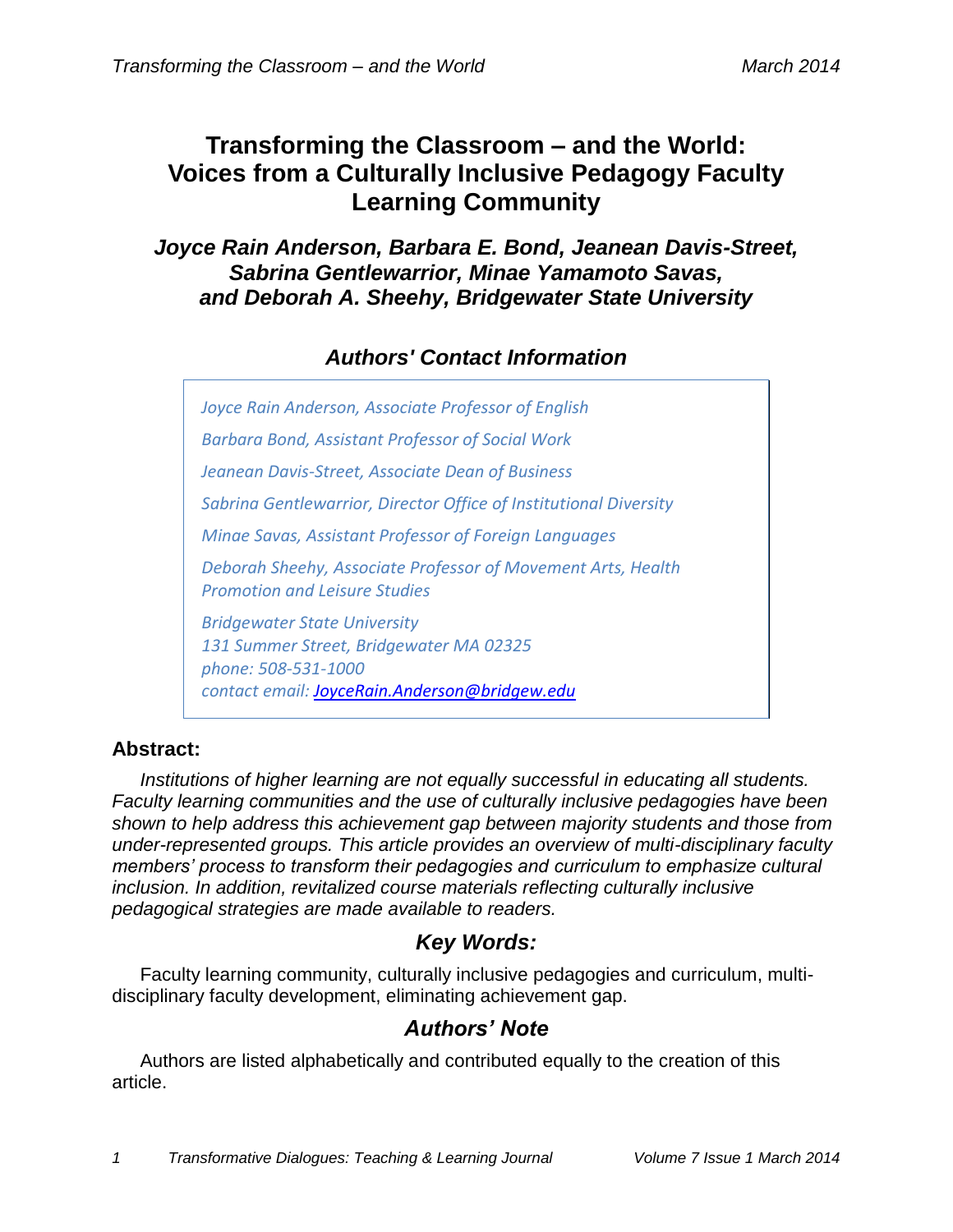#### **Introduction**

Institutions of higher learning are not equally successful in educating all of their students (Milem, Chang & Antonio, 2005; Williams, 2013; Gurung & Prieto, 2009). Research has documented that a so-called persistence or achievement gap exists when comparing the academic success of students of color, low-income, and first generation students with students from more privileged backgrounds (Anderson, 2008; Bauman, Bustillos, Bensimon, Brown & Bartee, 2005; Harper & Quaye, 2009). One factor in this achievement disparity is that too often classrooms are characterized by curricula and pedagogies that enforce the perspectives and cultural norms of more privileged students, thereby further marginalizing students from under-represented groups (Danowitz & Tuitt, 2011; Gurung, & Prieto, 2009; Harper & Quaye, 2009).

Culturally inclusive content and pedagogies are those that surface issues of equity, power and privilege that are rooted in our constructs of race, gender, gender identity, sexual orientation, ability status, and other social identities (Brown, 2004; Torres, Howard-Hamilton & Cooper, 2003). By offering students the information and skills needed to consciously interrogate and change these social structures, our curricular and pedagogical work can help to transform the classroom and the world as students take these skills out into society (Freire, 2005; hooks, 1994; Lynn & Dixson, 2013).

Faculty learning communities have been identified as a promising practice that offer members an intellectually and emotionally supportive venue in which to examine and enhance their curricular and pedagogical approaches (Beach & Cox, 2009; Cox, 2004; Gurm, 2011; Petrone, 2004; Sandell, Wigley & Kovalchick, 2004; Ward & Selvester, 2012). While the literature on the topic is scant, it does suggest that faculty learning communities which focus on culturally inclusive content and pedagogies are useful in aiding faculty in effectively teaching all students (Decker Lardner, 2003; Koch, Hennessey, Ingram, Rumrill & Roessler, 2006; Petrone, 2004).

This article will add to the existing literature on culturally inclusive faculty learning communities. It offers readers the following: a broad outline of one faculty learning community which emphasized culturally inclusive teaching; a description from four instructors across disciplines regarding changes in their courses; and their revitalized, culturally inclusive syllabi and materials.

#### **Institutional Context**

Bridgewater State University (BSU), a public comprehensive Master's I institution serving over 11,000 students in Southeastern Massachusetts, mirrored the achievement gap evident in higher education. In 2008, BSU's institutional data indicated that students of color and low-income (Pell-eligible) students lagged behind first-time, full-time student retention and graduation rates.

In order to achieve the institutional strategic priorities that address student success, diversity and social justice, BSU implemented data-driven strategies and culturally inclusive methodologies. Key among them was an intensive focus on faculty development. While an array of faculty development strategies and initiatives are utilized at BSU, only two will be mentioned in this article – an intensive summer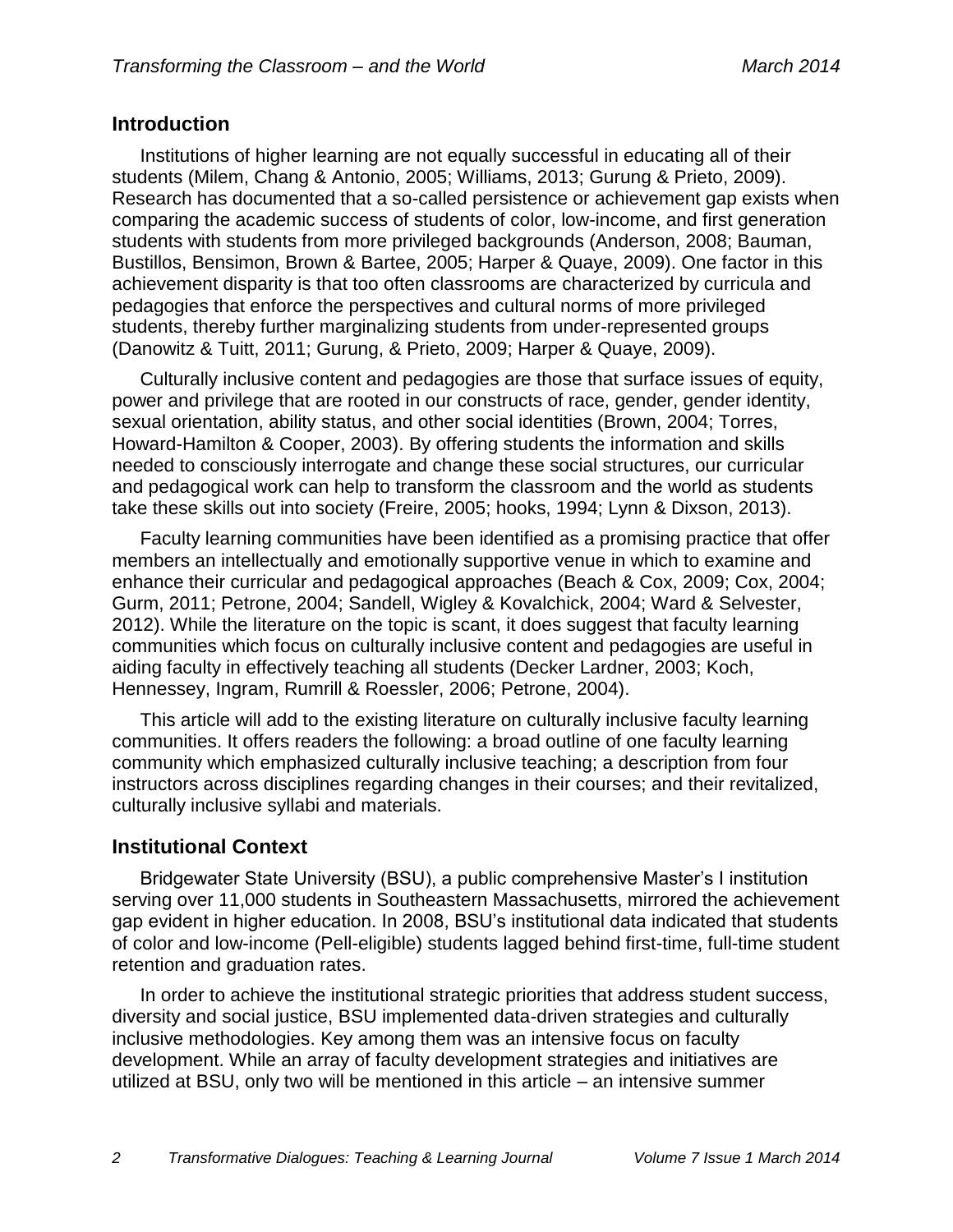pedagogical institute and a year-long faculty learning community focused on culturally inclusive pedagogy (CIP).

In the summer of 2010, with funding from the institution and the Nellie Mae Foundation, BSU offered its first intensive faculty Summer Institute which included a series of pedagogical workshops focusing on culturally inclusive teaching.

In a competitive application process, accepted faculty were compensated \$2000 for their Institute participation and an additional \$1000 upon approval of a final report and course syllabi. Eighteen faculty members attended the Institute's workshops; there they explored the following: understanding how social identities of instructors and students influence classroom interactions; infusing culturally inclusive content in course materials; crafting course syllabi with attention to tenets of culturally inclusive teaching; examining classroom practices and pedagogies; engaging in anti-racist teaching practices; and moving from teacher to teacher-scholar.

## **Culturally Inclusive Faculty Learning Community**

Following the Institute, all participants were invited to join workshop facilitators Drs. Gentlewarrior and Anderson in a nine-month faculty learning community (FLC) to deepen our work on culturally inclusive content and pedagogies. Ten faculty members joined the FLC and explored issues including: addressing gender in the classroom; transforming difficult diversity moments in the classroom into teachable moments; and addressing intersectionality in the teaching-learning process. At the end of the academic year, four FLC participants agreed to continue their involvement and broaden their purpose to include the collaborative creation of this article. The FLC/authorship collaborative met for an additional nine months and supported one another's pedagogical development, course revitalization, and scholarly work on this article.

The authors are comprised of traditionally-gendered, middle-class females who are diverse along racial, ethnic, age, national, religious, sexual orientation identities. We frequently interrogated ourselves – and at times – each other, regarding the ways in which our societal power and privilege influenced our personal and professional practices. While these types of discussions occurred in the larger FLC, ours deepened; perhaps the length of time working together, as well as the smaller number of participants allowed this deeper level of personal and intellectual inquiry.

We also worked to define culturally inclusive pedagogies to help guide our work. We began by adapting a definition offered by Stewart, Crary and Humberd (2008): a culturally inclusive pedagogy removes the barriers that block teachers and students "from using the full range of their competencies and skills and is linked" with teachers and students' "ability to fully and effectively contribute" in the classroom and world (p. 375).

After spirited discussions, Dr. Savas, one of our members, sent the other authors the following unanimously-adopted definition of culturally inclusive pedagogies:

The ultimate goal of CIP is to help students fully develop competencies and skills in order to live responsible, productive, and creative lives in a dramatically changing world. Learning outcomes of CIP-based courses are thus to distinguish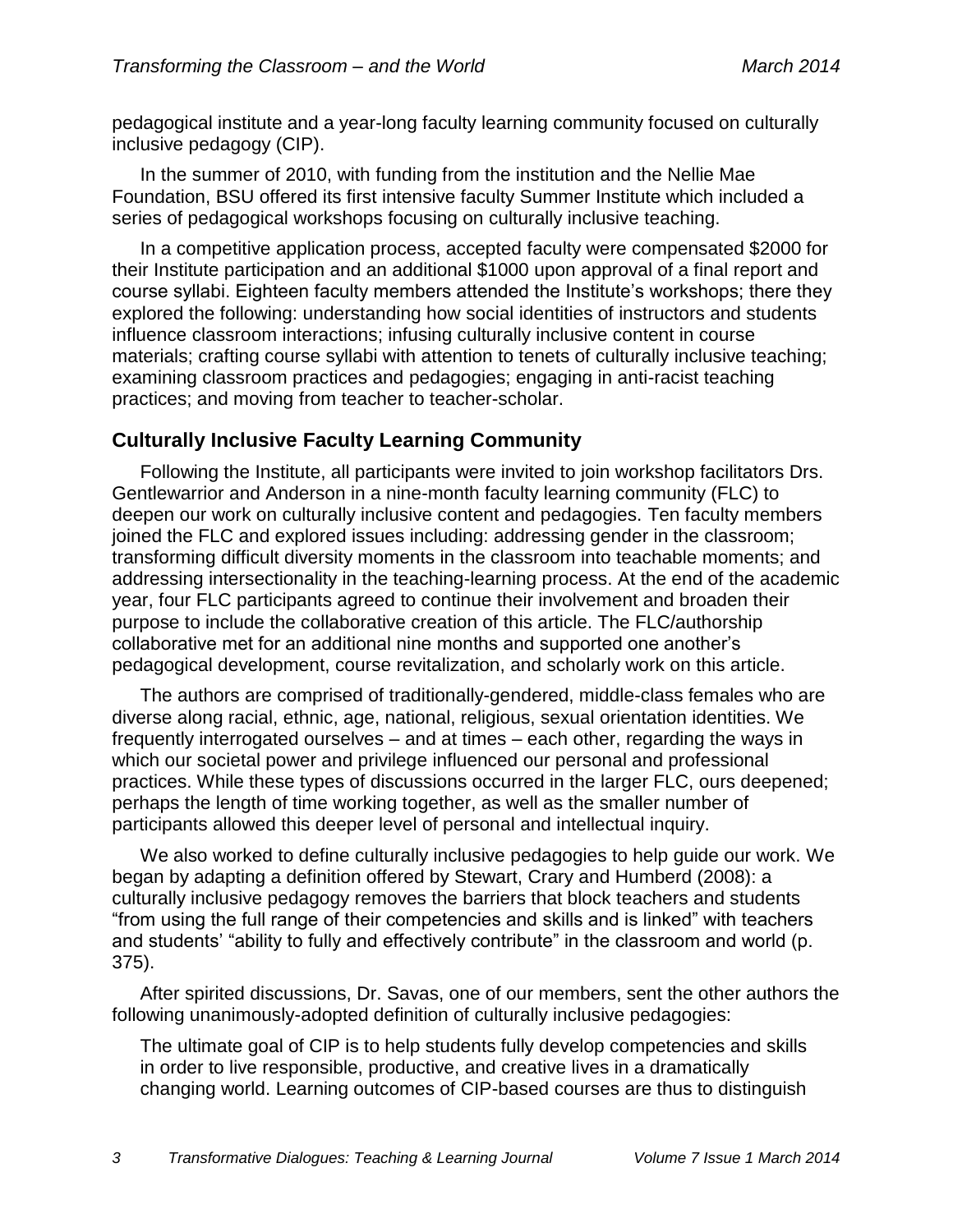facts, cultural assumptions, interpretations, and opinions relating to issues of diversity, to take a supportable position in the face of irreconcilable cultural differences, and to think about complex issues from different cultural perspectives. Finally, for the purpose of promoting culturally inclusive pedagogy, it is crucial to create a community of faculty whose members are encouraged to invest in a commitment to effective teaching. It is also important that a university's entire faculty regards pedagogy as a legitimate focus for disciplinary scholarship. Teaching for diversity should also be viewed as a process that strengthens intellectual communities and advances teaching in a scholarly way as well as a product of excellence that is amenable to peer judgment, scholarly examination, and replication of significant results (M. Y. Savas, personal communication, July 21, 2011).

What follows is the salient literature on culturally inclusive pedagogies in each of the instructor's disciplines, as well as an overview of the course revitalization each faculty member undertook as a result of their FLC participation. In addition, their course materials have been made available for download and potential use. [\(http://vc.bridgew.edu/fac\\_articles/3/\)](http://vc.bridgew.edu/fac_articles/3/)

#### **Infusing Cultural Inclusion in a "Foreign" Culture Class – Dr. Minae Yamamoto Savas**

Certain characteristics are often assigned to people associated with a specific culture. Why do people make such assumptions about other groups of people? Through studying a foreign culture, students are challenged to scrutinize their preconceived notions about the value systems of other cultures. Challenging students' assumptions about a foreign culture will help them think about complex and diverse social identities in their culture and that of others. Students may discover something new about their own identities and perhaps transform themselves. Learning new cultures and languages thus broadens students' horizons and helps them realize that other ways of living and communicating are just as real as their own. As a result, students become better prepared to succeed in careers and intellectual disciplines as citizens of a diverse and increasingly globalized world. Through my participation in the BSU Teacher-Scholar Summer Institute and FLC, I have deepened my knowledge of theory and research on CIP. I have discovered ways to incorporate my knowledge of CIP and its practice into my courses on foreign cultures.

Students in my courses on Japanese language, culture, and theatre are majoring in all areas of our curriculum: humanities, social sciences, mathematics, and natural sciences. Through my own experiences as a learner of English living in a foreign country, I empathize with students and understand that the ambiguity involved in learning a foreign culture can produce anxiety, stress, and frustration.

Within foreign language and culture education, CIP is an emerging area of study. The lack of attention to CIP discourse in these specific fields of study might suggest that there is a need to raise awareness of the differences between contents and pedagogy that explicitly address issues of cultural inclusion. CIP is not necessarily germane to specific course subject matters. One of the most challenging aspects of designing CIP-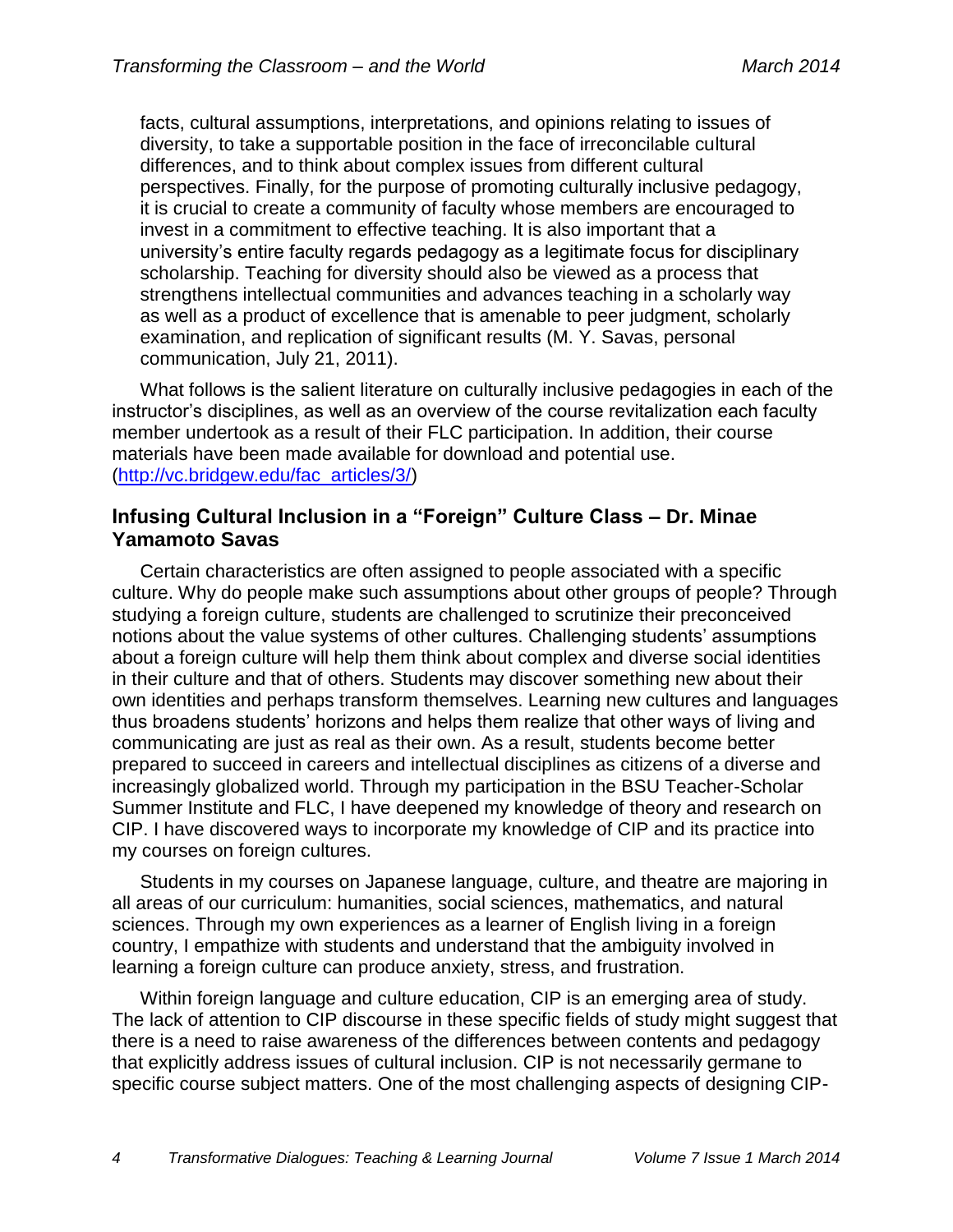embedded courses is thus to *link CIP principles with* subject matter in order to facilitate student progress toward achieving course goals.

While literature on this topic in Foreign Languages is scant, one of the earliest scholars, Brooks (1968), argues the meaning of the word "culture" was uncertain, he still endeavored to elucidate what culture means in language teaching. Brooks describes culture referring to "the individual's role in the unending kaleidoscope of life situations of every kind and the rules and models for attitude and conduct in them" (p. 210). Thus, he sheds light onto the dynamic, interactive, and complex nature of culture. Twenty years later, Murphy (1988) draws attention to the issue between language and culture, pointing out that learning languages and cultures of other communities is expected to lead to a better knowledge of self and others (p. 150).

More recently, Kubota, Austin, and Saito-Abbott (2003) have pointed out foreign language study should enable students to critically understand their native culture and its underlying ideologies (p.12). However, their study suggests that foreign language teaching, in general, has not sufficiently explored the diverse backgrounds and learning experiences of students and their perceptions about diversity and the relation between foreign language learning, race, gender, class, and social justice (p. 14). Schulz (2008), in reviewing many definitions of culture or culture learning, stresses that culture learning is a process that is dynamic, developmental, and ongoing and that has cognitive as well as behavioral and affective dimensions. She further points out that cultural patterns are systematic and shared; that they express culture-specific meaning; they differ according to such variables as gender, age, ethnicity, race, education, power, income, religion, and other social and geographical variables; and that cultural patterns can change over time (p. 12). All remind us of the ongoing challenges educators face in the transition from theory to practice.

#### *Description of Course Revitalization*

*Japan Through Film and Literature* is a course I designed to explore the foundations of Japan's cultural expressions through poetry, prose, and performance works from premodern Japan as well as their continued influence on modern Japanese literature and culture. The course illuminates some of the broad themes of traditional Japanese literature and highlights the historical, cultural, religious, and socio-political developments that had essential influence on the expression of these themes.

The course introduces readings of selected traditional Japanese literary works. In the readings we pay particular attention to the point-of-view, context, and perspective from which the texts were written. In this course I assign some selected chapters from *The Tale of Genji*, an account of romantic court life in the ancient capital Kyoto, Japan, in the early 11th century, a story attributed to a noblewoman known only by her sobriquet Murasaki Shikibu (Tyler, trans., 2001). The lifestyle described in this so-called first novel in the world is remote from almost every aspect of students' lives; the characters live in a society that is totally different from their own, not only culturally and temporarily, but also socioeconomically.

First, I provide historical context of the Heian court society where *polygyny* was commonly practiced. Men had the exclusive privilege of having more than one spouse at a time, and producing an heir was the purpose of marriage in the view of the Heian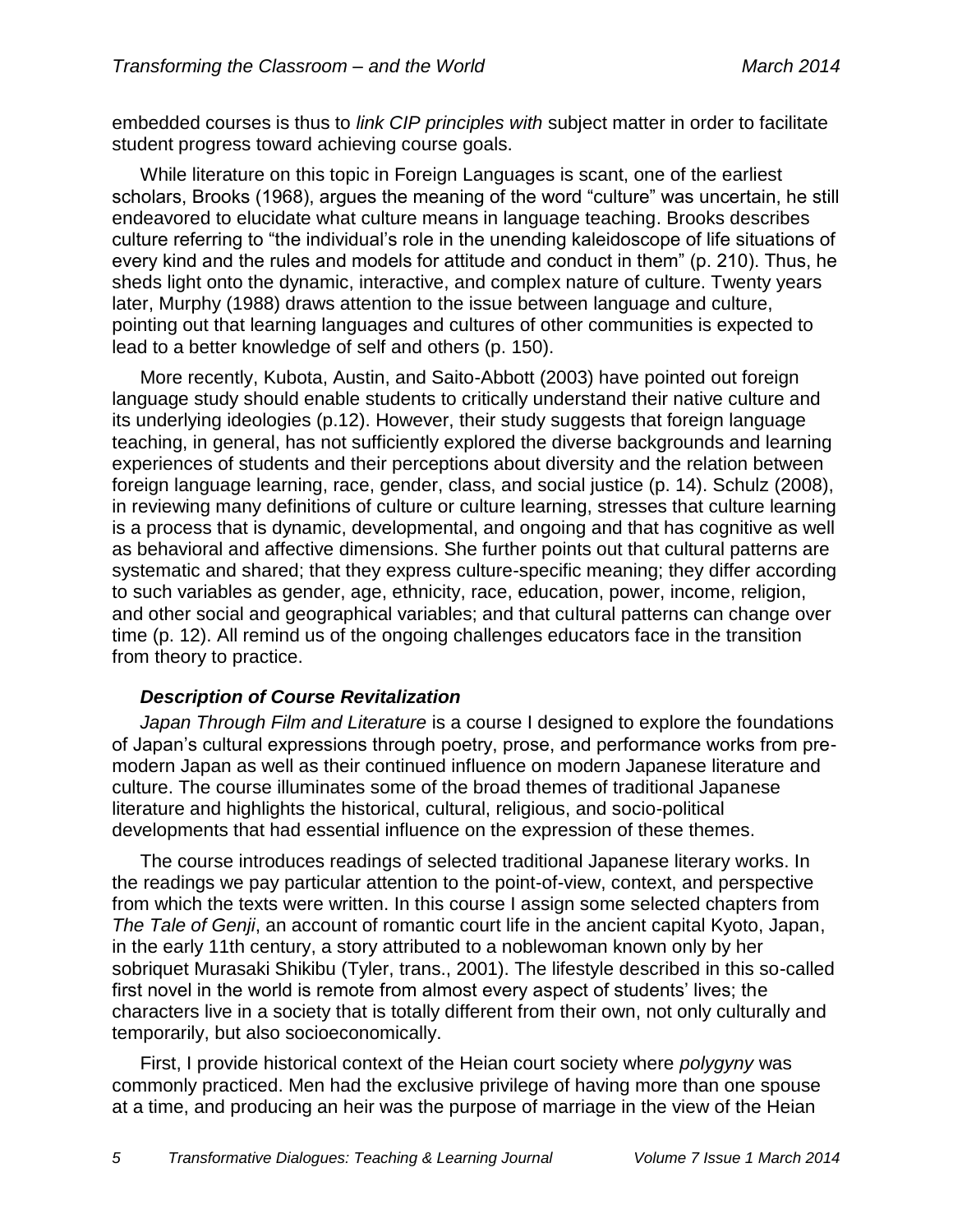aristocrats. Even with this historical background, some students became emotionally censorious of the hero Genji's numerous relationships with women. No description of Genji's sexual encounters with women is given. Some male students paid more attention to the number of women or the kind of women with whom the hero has relationships or how the relationships start. In contrast, more female students commented on the 'genuine' caring that Genji shows toward all his women. In order to help deepen their thinking, I generate discussion about some issues on human relationships described in the narrative and ask students how these issues are related to us today.

One of the important findings of the CIP-embedded courses that I taught is that when students encounter totally unfamiliar cultural practices, they tend to focus on similarities, mostly because they search for an anchor to hold on to while venturing into a new world. The differences are so visible and apparent that they might feel either intimidated or uncomfortable, not being sure whether they can comprehend the unfamiliar and unknown world. Thus they strive to cultivate familiarity with an unknown culture. Even if they understand the historical, cultural, and social context in which a story was written or a film was produced, they still seem to find it hard to internalize the simple fact that 'other' ways of living are just as real as their own.

By creating a classroom as a forum for discussion, students learn how to process new ideas in an interactive and collaborative manner; through discussions, we can guide students to a deeper level of understanding of the unfamiliar and unknown world and help them reflect upon their preconceived notions about the values systems of other cultures. After examining the eleventh century romance, *The Tale of Genji,* I shift our focus to its modern reworking in contemporary anime. Centering discussion on issues related to the anime version of *The Tale of Genji* is effective in investigating how the media affects the modes of representation and how some of the most famous stories came to be reinvented and reinterpreted in later ages, reflecting shifts in social contexts and attitudes. While challenging students' preconceived notions of Japanese culture, I have endeavored to create a learning community that empowers students. I have helped students find critical resources to learn more about cultural and historical background knowledge in which the tale was written. During class presentations, students shared their findings, which greatly deepened our understanding of the historical fiction written by a Japanese woman.

#### *Closing Thoughts*

From vigorous and productive discussions about teaching courses on cultural inclusion in the FLC, I have learned how to be a more effective teacher for students with diverse social identities. I believe flexibility of teaching methods and teaching styles will help me meet the needs of various groups of students in a more effective manner strongly believe that continuing discussions on the vital issues within CIP will help us find ways to negotiate the transition from ideology to praxis.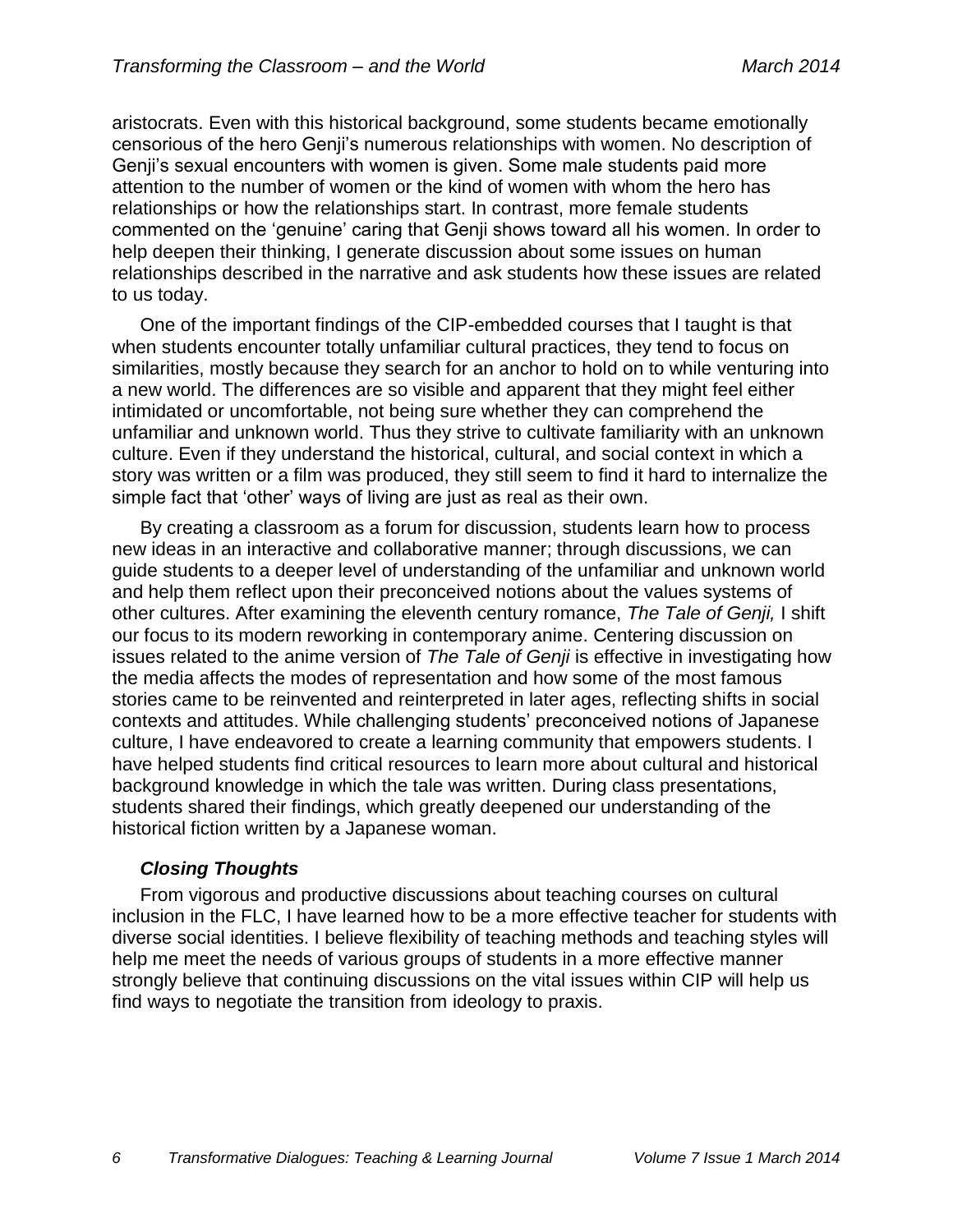#### **Bringing Ideals to Life in A Social Work Practice Course – Dr. Barbara E. Bond**

As a profession, social work is premised on the values of cultural inclusion and social justice (Marsh, 2005; Pearlmutter, 2002; Pelton, 2001). Social work pedagogy and curriculum are guided by values established by the National Association of Social Workers (NASW, 2007), and professional competencies delineated by the Council of Social Work Education (2010). Yet these documents offer educators limited guidance about reaching these ideals, and pose an ongoing challenge for social work educators to create courses which translate these principles and standards into classroom practice.

Group work is one of the basic modalities of social work practice, grounded in the 19<sup>th</sup> century social reform movement. Immigrant workers established settlement houses for other immigrants to engage in group based activities and receive help while they learned about life in their new surroundings (Andrews, 2001). While group work's popularity in social work has waxed and waned, in the current social work literature this legacy is reflected in the directive that group workers must be multi-culturally competent (Anderson, 2007; Burnes and Ross, 2010; Singh and Salazar, 2010). There is a growing awareness that many of the group work models and educational tenets used to educate students are deeply Euro-centric, and not informed by diverse cultures and lived experiences (Bemak & Chung, 2004; DeLucia-Waack & Donigan, 2004).

Culturally inclusive group work education must attend to all the factors essential to creating and facilitating a successful group, while also emphasizing issues of cultural diversity, and the social identities of the facilitator and group members (Singh, Merchant, Skudrzyk, Ingene, Hutchins & Rubel, 2012). It must also address how the experiences of power, privilege and systemic discrimination associated with race, gender, sexual orientation and other social locations, both influence the individual members' lives and group process as these dynamics are brought into the group session (Burnes and Ross, 2010; Hays, Arrendondo, Glading, Toporek, 2010; Ibrahim, 2010; Singh & Salazar, 2010). Social work educators must ensure that students have opportunities to develop self-awareness regarding their own social identities and cultures, learn information regarding diverse groups of people, and practice the skills needed to create and implement groups that both honor the cultures and identities of the group participants while achieving other educational or therapeutic goals specific to the participants' needs (DeLucia-Waack & Donigan, 2004; Smith & Shin, 2008).

#### *Description of Course Revitalization*

As a social work clinician and educator with over thirty-five years' experience facilitating diversity and cultural inclusion work, I understood the necessity of integrating cultural inclusion in teaching the group work course. However, I had not really mapped how diversity might best be woven into the content and process of teaching group work or how I actually worked with issues of cultural diversity in my own group work practice. With the concentrated focus and coaching in the Summer Institute and FLC, I refined my ability to infuse culturally inclusive content and pedagogies in my group course – as well as in all my other courses.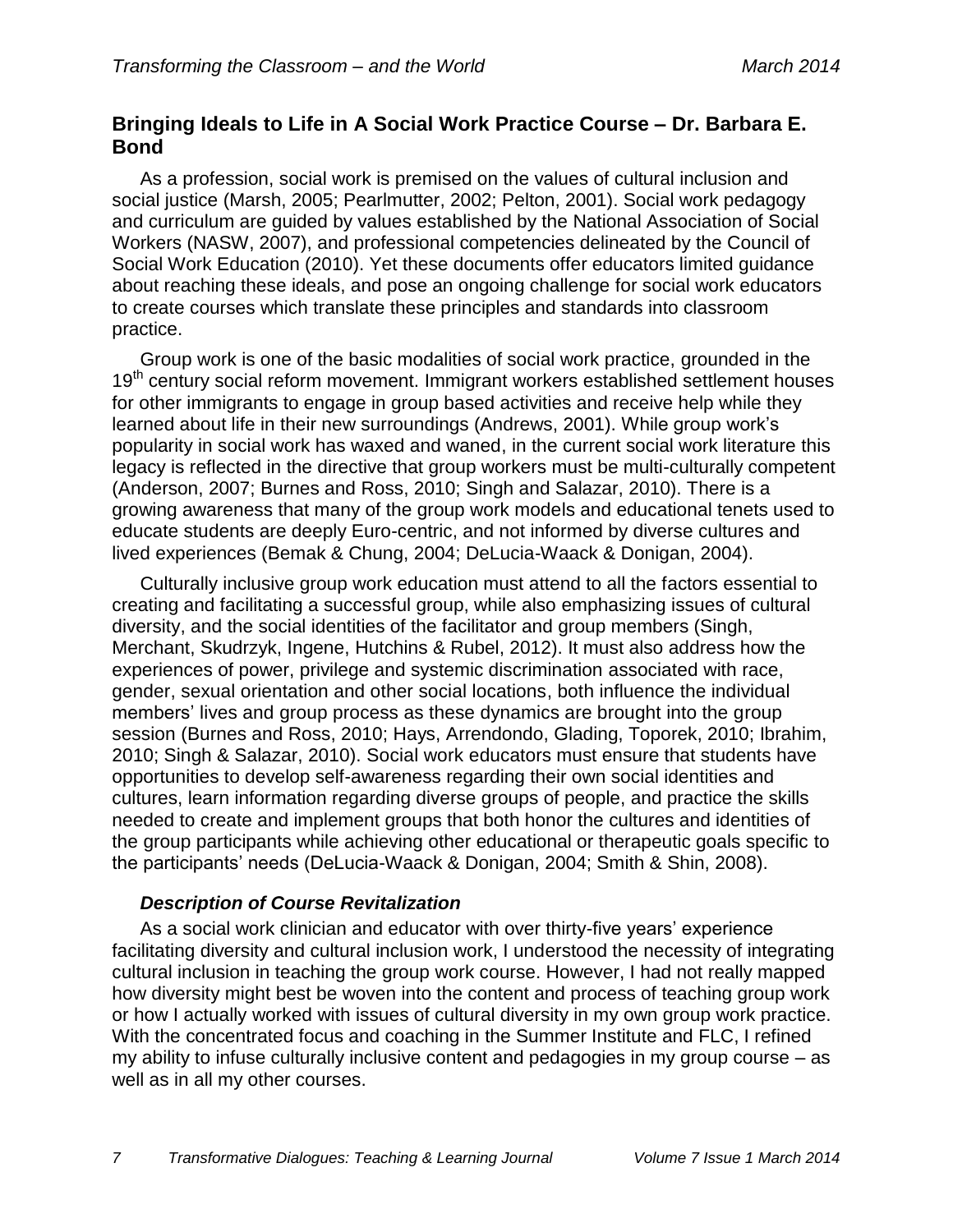The course discussed here is a graduate-level introductory course in group work which acquaints students with multiple aspects of facilitating treatment and task oriented groups. The group course meets once weekly for two-and-a-half hours and is divided into discreet didactic and experiential segments. Course assignments enable students to demonstrate their culturally inclusive knowledge and group work skills in papers and competency-based demonstrations.

While the group course had previously included case scenarios and role plays with diverse characters, the new syllabus challenged students to probe more deeply into understanding how diversity might influence group members' and facilitator's behavior. The didactic/content and course readings emphasized the influence of different aspects of diversity and the facilitator behaviors which could maximize cultural inclusion, communication and interactions. In every class, students also talked about their own experiences in groups, as well as the possible impact of their own social locations (i.e. gender, class, race, sexual preference, language, ethnicity, religion, ability and educational status) on their interactions with group members and co-leaders. This selfawareness then was utilized in students' application of the group work theory and research, as they practiced strategies for managing dynamics of diversity in their group role plays.

For example, in the early stages of group formation, the critical and customary goal of establishing safety and trust may go unmet if a group facilitator with societal privilege is unaware of the ways in which this privilege can influence the group process. Clients from historically marginalized groups may not feel safe or fully trust therapy or counseling groups, especially when they include facilitators and members from dominant social groups (Smith & Shin, 2008) and unfamiliar cultural conventions about interaction. As an example of managing this dynamic and make developing safety and trust more responsive to diverse participants, students were asked to consider that "public" self-disclosure about emotional issues, which comes easily to some, is quite contrary to the cultural philosophy of others. To be more inclusive, students learned to substitute more private dyad conversations, instead of large group processes, and to invite sharing of less intimate facts about one's family rather than feelings in early group stages.

Group scholars assert that groups operate with a set of values and standards from the dominant culture without awareness that these standards even exist; this dynamic - of assuming that the dominant cultural norms are the correct ones -- has been named "the absent standard" (Green & Stiers, 2002; Sampson, 1993). Failure to understand this can result in a group culture base on norms not conducive to equal participation and growth for all members.

In an exercise designed to help students address the absent standard in group interactions and expectations, students are asked to role play group characters from diverse cultural backgrounds (e.g. an Asian immigrant daughter, a Latino son, an African American husband, a devout Irish Catholic wife). While care is taken to avoid stereotyping, each character vignette includes some of the cultural differences in health beliefs and health behavior one might see in people from these cultures. The group's co-leaders facilitate the group and in processing it with students, guide them to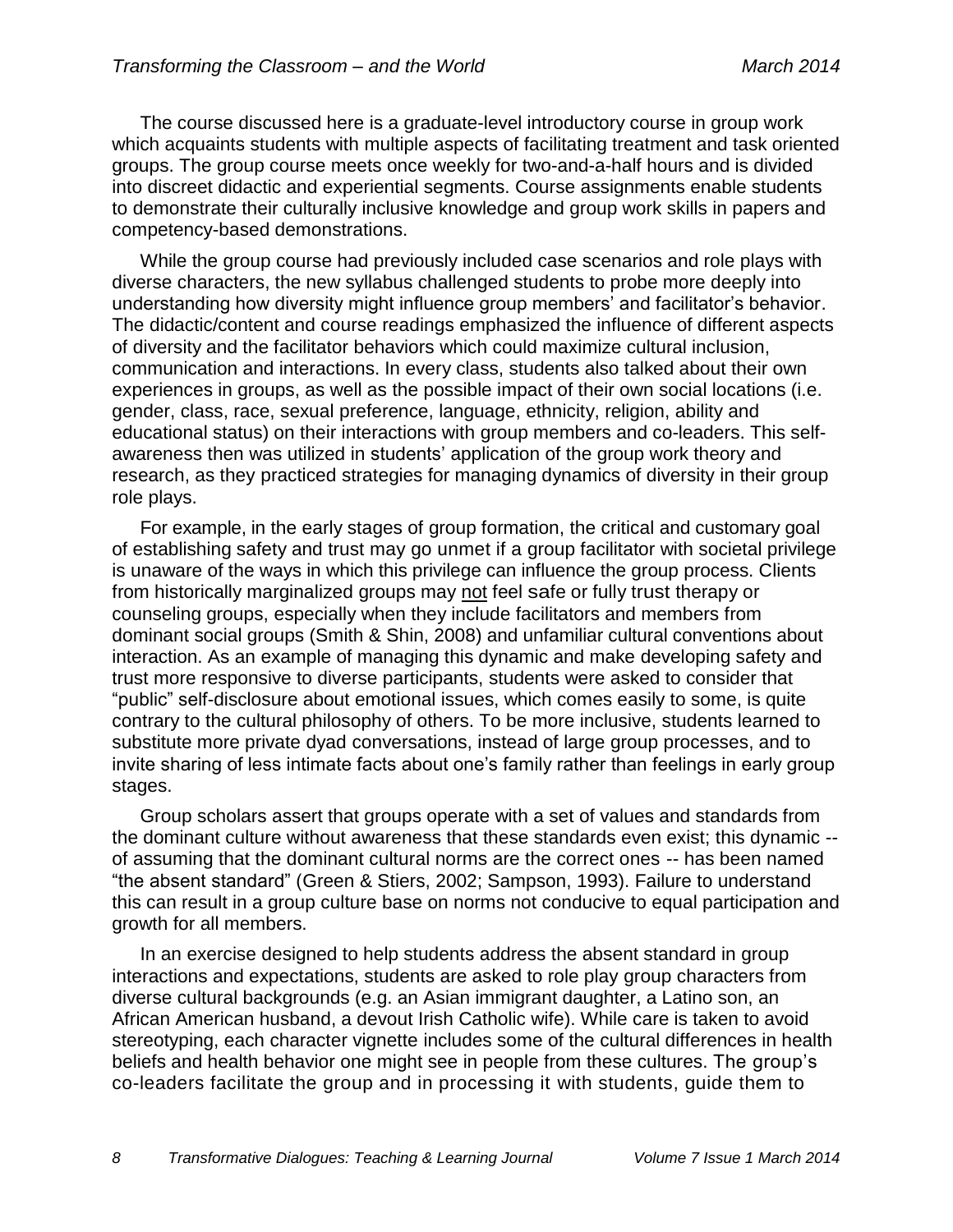recognize these cultural differences, facilitating learning and acceptance and support of each individual's unique growth process.

#### *Closing Thoughts*

Including issues of diversity was a challenge to both students and instructor in that it required both learning (and teaching) the basics of group facilitation while at the same time analyzing the execution of those basics using the lens of diversity and cultural inclusion. At the conclusion of the class, students commented in anonymous feedback forms that they had begun to understand the complexity of including all cultural realities into a group process, but most stated they still did not think they fully understood *how* to facilitate it in future group practice. This is a very reasonable conclusion for students in an introductory group course and a sentiment many seasoned group leaders would probably echo. I have taught the course several times now, and along with other faculty teaching the revised course, have focused more successfully on integrating understanding the impact of diversity on group formation, communication and process, into implementing foundation group facilitation skills.

#### **Changing the Playing Field: Cultural Inclusion Applied to a Games Course – Dr. Deborah A. Sheehy**

The Summer Institute was a powerful experience for me because I realized that *even* though I have firmly-held beliefs about equity and inclusiveness, I have kept those beliefs somewhat hidden—I have been "playing it safe." I struggled with the frequentlyvoiced notion identified by Armstrong (2011) that "my course has nothing to do with diversity" and there is little time to *cover* all of the necessary content, so culturally inclusive practices were not overtly emphasized. This realization reminded me that it was important to take action, make changes where I could, and understand that implementing culturally inclusive teaching is a "learn-as-you-go" proposition (Griffin & Ouellet, 2007).

#### *Description of Course Re-vitalization*

The genesis of the concept for my course re-vitalization occurred early in my preparation as a teacher-educator when I realized that the traditional ways in which physical educators are taught to teach games are inherently discriminatory. Each time my students of unequal abilities and skills step onto a court or filed, the outcome is typically already determined—meaning that one's physical skill and decision-making capabilities are highly visible and rarely impacted by instruction. Once play begins, everybody knows who's "got game" and who doesn't. The ensuing "competition" is but a farce in which prejudice can be unknowingly fostered with the highly skilled students allowed to dominate.

In my 20 years of work, I have noticed those who are attracted to teaching physical education are typically "the jocks" —athletically endowed, usually highly skilled, white, middle class, English-speaking, male students—the upper ten percent (in terms of skill) of the class. Those students have long enjoyed (perhaps unknowingly) positions of power and privilege in the larger culture which is further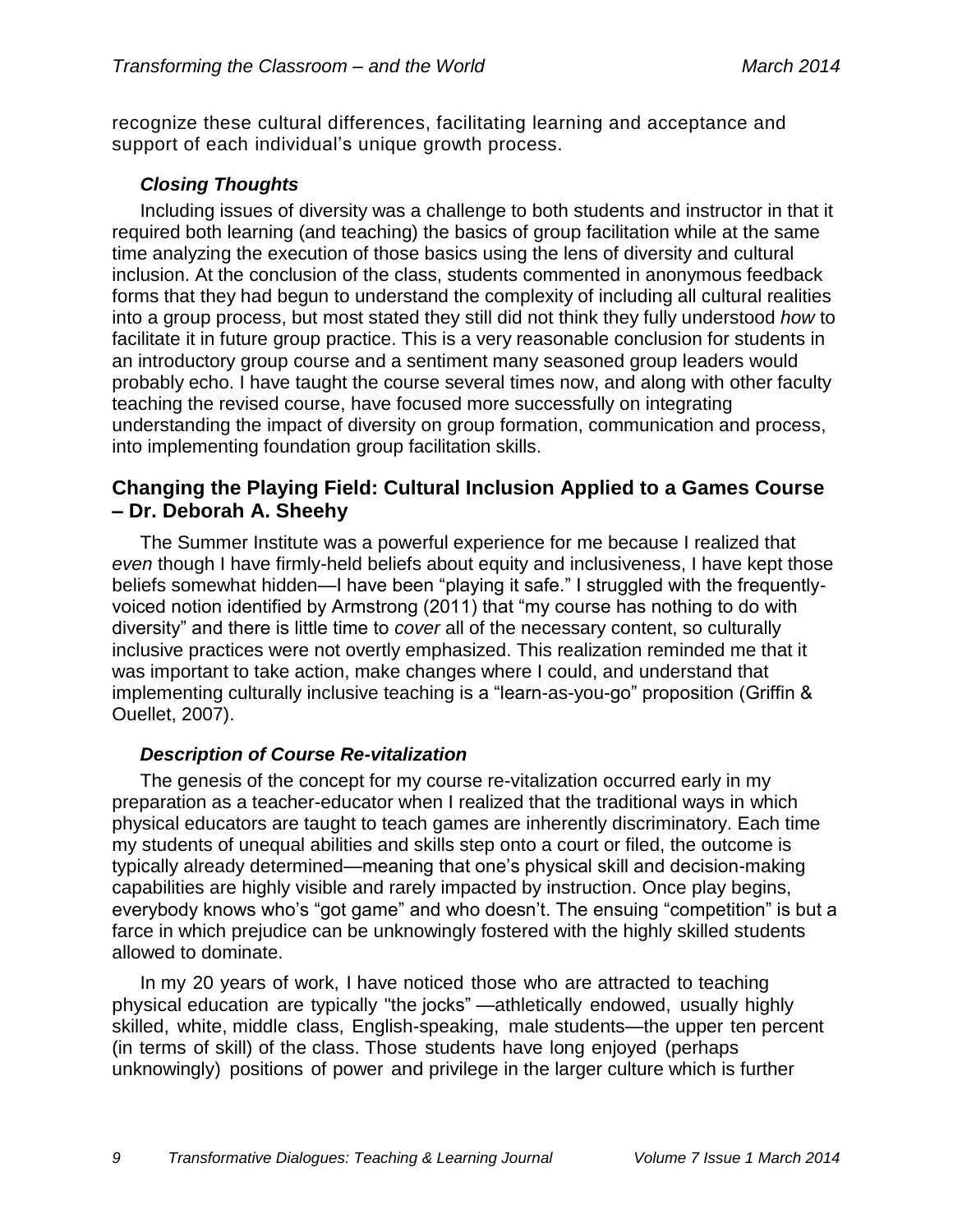solidified in physical education classes; these students are often allowed to dominate other smaller or less skilled students.

It is no secret that the scars left from oppressive physical education game experiences run deep and in fact have contributed greatly to the marginalization of physical education (Sheehy, 2006; Sheehy, 2011). As an educator who is interested in social issues education, I want to make sure that the Physical Education Teacher Education (PETE) candidates I teach develop an attitude of cultural inclusion and understand that there is a richness achieved in respect and acceptance of all. My aim is to teach PETE candidates to create nondiscriminatory games focusing on equal opportunities giving all students an equivalent chance to succeed. Games may be used as an "access point" for a broader conversation about power, privilege, and prejudice.

I chose to imbed culturally inclusive resources into my *Theory & Practice of Games*. One goal of the course is to prepare PETE candidates to teach games in a developmentally and instructionally appropriate manner using the Tactical Games Model (TGM) (Mitchell, Oslin, & Griffin, 2006). Course objectives called attention to power and privilege as it plays out in traditional games teaching and to include a focus on culturally inclusive pedagogy for use within TGM.

The first third of the course focused on students' personal experiences while playing games, the impact of their social identities on their participation, and called attention to their stereotypical perceptions of each opponent. Students began by completing a form which provided an opportunity for reflection on their own social identities. Thought-provoking questions were posed with regard to the visibility of each category of social identity and the value assigned to it by society. Sample questions included: How important is this identity to you? How highly regarded is this identity by society as a whole? Additionally, students were asked to contemplate the ways in which their social identity might be viewed in relationship to playing and teaching games.

Notions of power and privilege were then introduced, and students discussed their understanding of the relationship of these concepts to the playing and teaching games. One turning point occurred when the instructor presented an innovative way of modifying games, called "modification by adaptation" (Hopper, Sanford, & Clarke, 2009): the game is modified to increase the challenge to a successful player based on the outcome of the previous game. Changes can be made in relation to the constraints of the game such as space, scoring, rules conditioning play or number of players. This interactive process creates constraints in the game that match the optimum challenge for both players. For example, playing in a quarter of a badminton court in a volleyball-like game called "Space Adapt", after one student scores 2 points; the other player increases the opponent's play area by changing the boundaries such as adding on a quadrant of the court to increase the space. The students play again. The student who does not win then increases the opponent's play space or decreases their own space. Then they play the game again (Hopper, Richardson, & Sheehy, in press). Adaptation, allows students even with disparities in skill to engage in meaningful, yet unpredictable game-play (Hopper, 2011).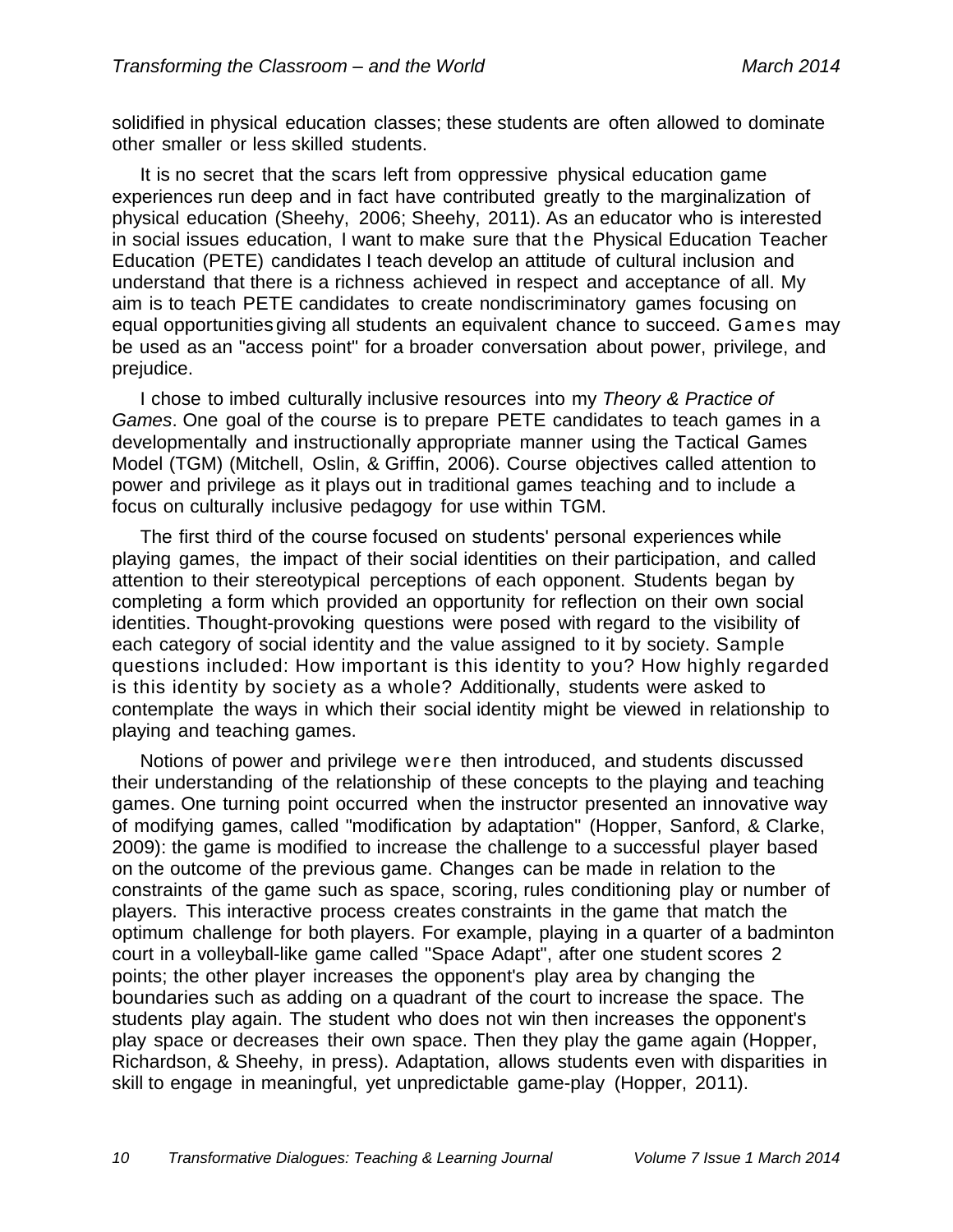Inclusion of the adaptation games became an eye-opening experience for the students. Students could recognize and process that no one type of player was privileged over others. As power shifted, the game took on a life of its own; consequently, a change began to occur in how and what students were learning. For many of these highly-skilled, athletically-inclined students the adaptation games provided a first-time experience of being less powerful and privileged while playing games.

The final two-thirds of the course focused on students teaching games in a culturally-inclusive manner to their peers. For example, attention was called to the poster design students used to supplement each lesson. Students were asked: What messages are you as a teacher sending when displaying posters, pictures, and materials that are geared toward the "dominant" social groups? In addition, lessons were audiotaped, and peer-teachers reviewed the lesson to identify where their speech or actions may have been exclusive. To coincide with the peer-teaching episodes, several readings were assigned that specifically addressed issues of cultural inclusion in physical education and discussions were facilitated in which course participants related the information to the playing and teaching of games. Each reading or class discussion or type of game event was followed by a journal entry, ink-shedding, or some other pedagogical technique for processing the information.

#### *Closing Thoughts*

Once PETE candidates possess a heightened awareness and can begin to truly understand that not all students experience game play in similar fashion, then they are often enthusiastic and passionate about the use of culturally inclusive practices. The students were able to question in earnest the stereotypical assumptions that they held about people who have different social identities than they do. In addition, they c o u l d see the impact of teaching practices on equality and justice and identify the need for a language of possibility when working with the diverse students they will teach in the public schools.

#### **Incorporating Culturally Inclusive Teaching Techniques into Accounting & Finance Classes: Moving Towards Social Justice - Dr. Jeanean Davis-Street**

Although the global economic meltdown that occurred in 2008 resulted in the largest elimination of financial wealth in the history of the U.S., not everyone was as adversely affected by the downturn as were Women, Minorities, the Poor, the Elderly and Youth (the WMPEY groups) — individuals who have traditionally been economically disadvantaged. In fact, the very investors and bankers who created the risky financial instruments that caused the collapse were spared from most of the losses; many of them actually received bonuses and experienced overall wealth increases in the time period immediately following the collapse (Freifeld, Bloomberg News 2009). As a direct result of the unequal impact of the downturn, the WMPEY group experienced the largest decrease in wealth as the wealth gap rose to its highest level in the past two decades (Taylor, Fry & Kochbar, Pew Research Center 2011).

Following the ethical scandals of Enron, WorldCom and other large corporations in 2000, business schools became more serious about including cultural diversity into the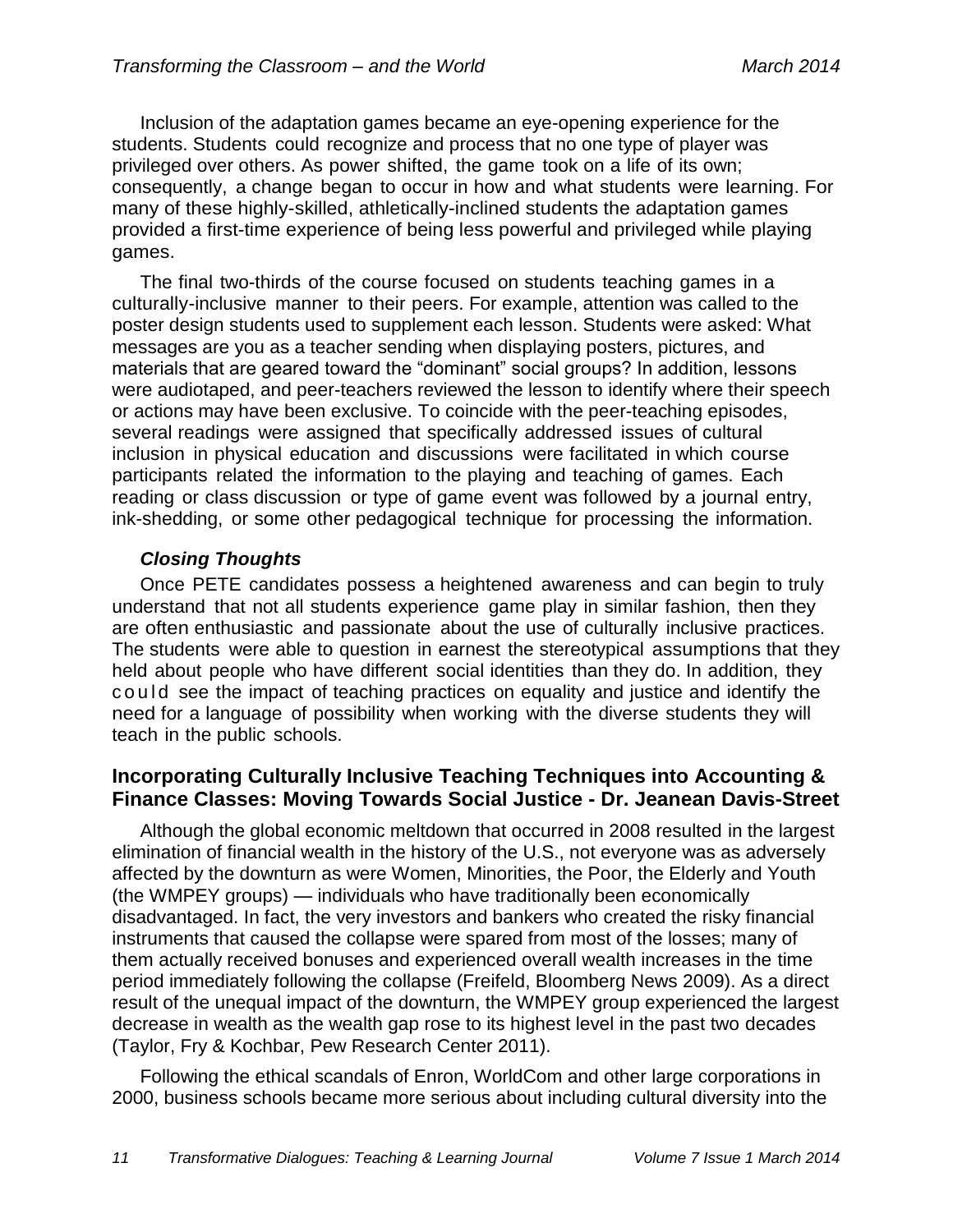business curriculum. The new belief was that by building a more diverse workforce and promoting them to higher levels of decision-making within the firm, businesses would better appreciate the cultural values that different groups brought to the table. Researchers began examining ways to build more cultural inclusivity into the financial sector, (Imboden, JIA, 2005) However, there was still no embrace of true cultural inclusion; business professors were still teaching the same wealth maximization concept but to a wider, more diverse body of students. The devastating economic downturn of 2008 proved how ineffective their efforts were and how naïve and destructive was the emphasis on wealth maximization.

As someone who identifies with three historically disadvantaged groups (I am an African-American woman who grew up extremely poor), I can appreciate firsthand the benefits of instilling a sense of cultural empathy within the very business students who are expected to become the financial and corporate leaders of the business world. Rather than simply emphasizing the profit and wealth maximization goals of the corporation, I have incorporated culturally inclusive teaching into my upper-level investments course to ensure that the business graduates I prepare for the corporate arena are culturally aware and socially responsible individuals who exhibit a high level of corporate ethics and social justice.

#### *Description of Course Revitalization*

My desire to incorporate more cultural inclusion and social responsibility into my class was not a decision that occurred overnight. Rather, it was the culmination of multiple initiatives that I instituted in my finance courses following the collapse of Enron. I was determined to encourage ethical and socially responsible behavior by business students taking my courses. However, when the economic debacle of 2008 occurred, I realized that there was a systemic problem within the business curriculum that was not being addressed, even by me. Although I taught students about ethical decisionmaking, it was only in the abstract; I still focused mainly on wealth maximization without forcing the student to look at the underlying ethical foundation of corporate decisions and how their own ethical worldview influenced their choices.

Thus, I decided to adjust my course content and structure to emphasize the rights and responsibilities of financial investors and accountants. I was aided in my efforts through my participation in the 2010 Teacher-Scholar Summer Institute and FLC.

When implementing culturally inclusive techniques in my investments course, I taught students that the most successful corporation is one that maximizes the potential of all stakeholders (e.g. employees, consumers, suppliers, government, the broader society, etc.). Rather than focus solely on wealth accumulation, the student was taught how to consider all aspects of the firm's impact on society and to purposely weigh the firm's social behavior against the firm's profitability. Thus, a firm that was highly profitable but socially "irresponsible" may be deemed less valuable than one which had lower profits but practiced "good" social behavior. By encouraging students to view the company holistically, students began to develop a greater awareness and sense of empathy towards all stakeholders in a capitalistic society.

The pedagogical tools that I used to increase student awareness of cultural inclusion and social responsibility were surveys, course-specific articles that were informed by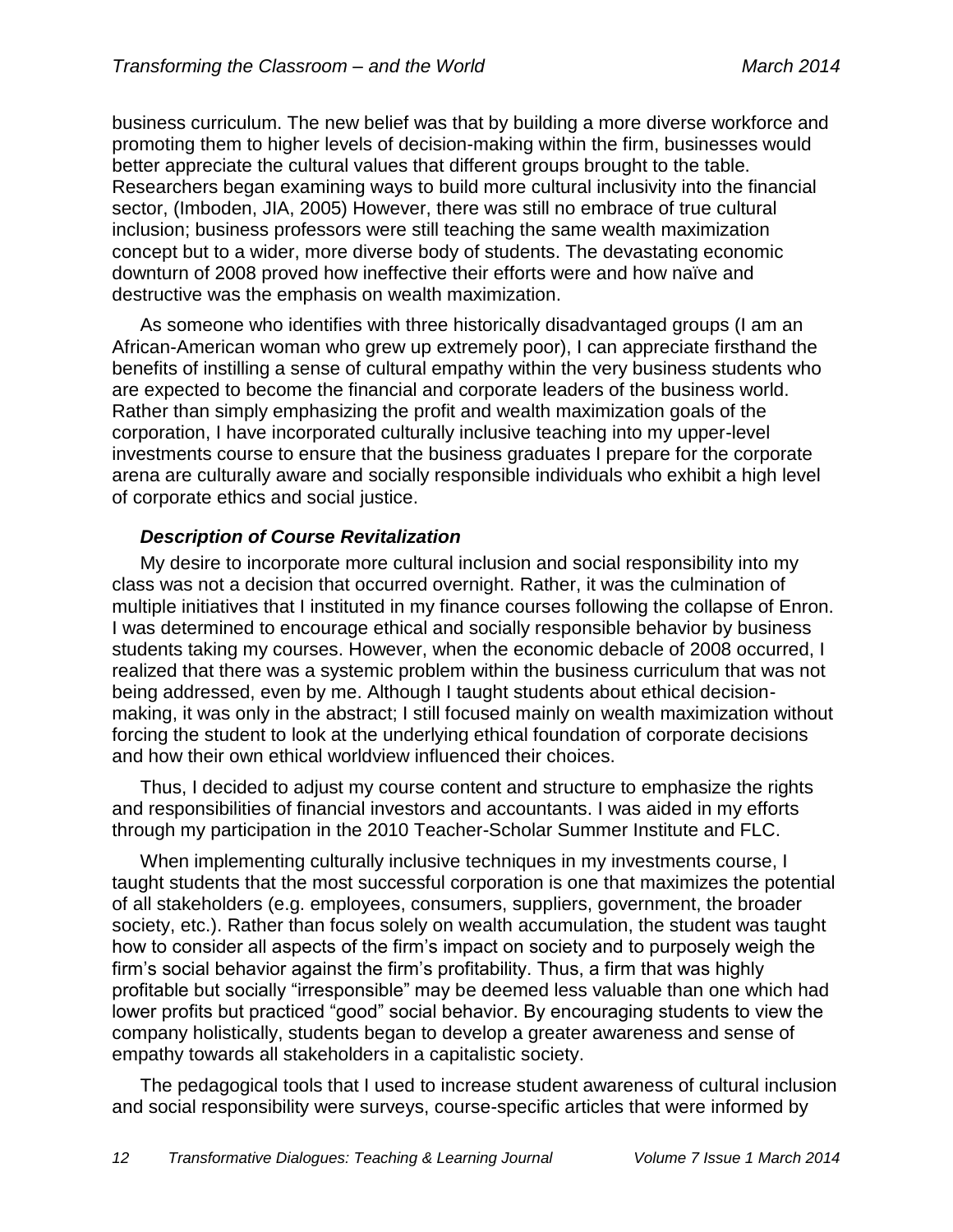cultural inclusion, social responsibility and social justice tenets, investment portfolios, class discussion and guest lectures. In the first class meeting, before students were exposed to CIP, students completed a survey on their self-awareness of factors related to cultural, ethical, environmental, global issues and how they impact the corporations included in their investment portfolio. This gave me a baseline idea of the initial level of cultural/social awareness that students have. The survey results indicate that the majority of my students have limited awareness of the role of cultural inclusiveness within the corporation and/or do not consider it to be a major factor when choosing portfolio assets.

Through their creation and management of an investment portfolio, my students recognized that their cultural values could be expressed in their choice of investment assets. I emphasized the importance of advocating socially responsible values through the selection of company stocks. More importantly, students learned that in their role as stockholders of the company—as investors, they were no longer outsiders and bystanders but were in fact, owners of the company and as such had the right to promote and advance their vision of a culturally inclusive corporation via their proxy vote. Finally, students were required to critically examine the corporations they decided to include in their portfolio and to determine if that corporation met the cultural, ethical, environmental, and global standards that the student stood for and that were covered during the course.

#### *Closing Thoughts*

One of the first results I noticed was that there seemed to be a disconnection between students' assessment on their own cultural awareness and the companies they chose to invest in. Many students rated themselves as giving some consideration to culturally inclusive and social responsible characteristics of a company, yet when creating their portfolio, they often included popular companies that are known to have significant culturally inclusive and social responsible characteristics flaws. For example, one student gave high consideration to "paying fair wages, avoiding child labor, reinvesting back in the community" yet that student still included Nike in the portfolio despite the fact that Nike has a record of using child labor and conducting operations in foreign country sweat-shops. This indicated to me that the student saw no dissonance in their personal stance versus their investment objective.

Students also were highly cognizant of the ethical lapses of Enron but seemed to think that newly passed regulation was sufficient to address these issues and therefore they did not have to investigate the corporate responsibility of firms as closely as in the past. This unwillingness to research the business practices of a firm could lead students to once again focus only on profitability and wealth maximization.

Going forward, I would like to have students understand the long term implications that occur when firms make decisions that support low levels of cultural inclusiveness, corporate responsibility and/or social justice. My 5-week summer course was not long enough to instill a strong sense of social responsibility nor did students have enough time to evaluate or adjust their portfolio to reflect newly-acquired knowledge on cultural inclusion. In a regular 15-week course, I could address these shortcomings and also incorporate a session highlighting the fact that socially responsible firms have financially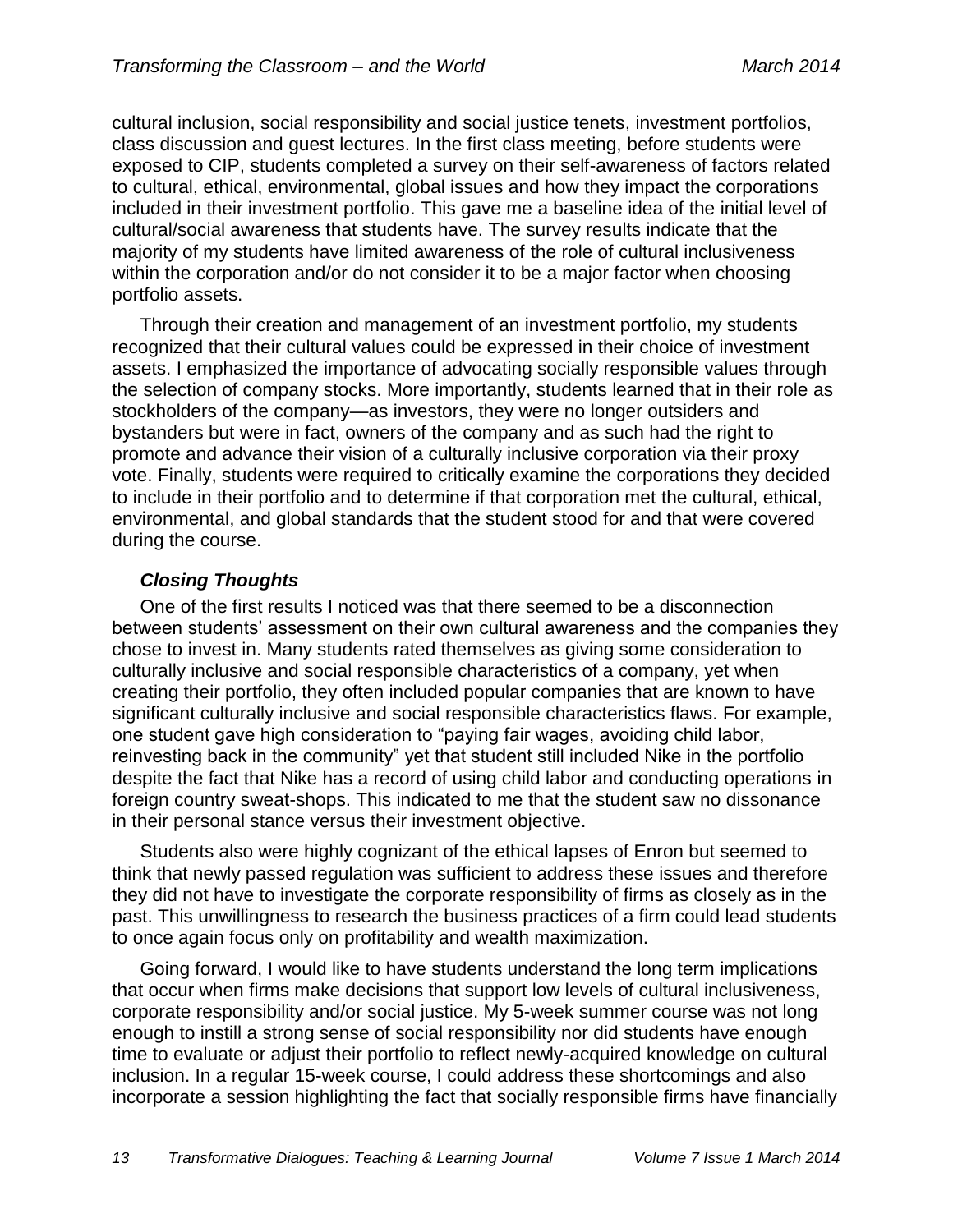outperformed their socially "irresponsible" counterparts in the long run (Davidson, Forbes 2011). This validation that being socially responsible has financial as well as societal benefits should lead professors in the accounting and finance disciplines to focus more heavily on corporate and social responsibility.

## **Conclusion**

Over the past six years, Bridgewater State University has substantially decreased the achievement gap between students of color, first generation students, and students from low income families, as compared to our first-time, full-time students. While multiple factors led to this institutional achievement, the use of culturally inclusive pedagogies is widely regarded as being a primary factor in our student success efforts.

As shared earlier, the FLC members believe that "teaching for diversity should . . . be viewed as a process that strengthens intellectual communities and advances teaching in a scholarly way, as well as a product of excellence that is amenable to peer judgment, scholarly examination, and replication of significant results" (M. Y. Savas, personal communication, July 21, 2011). Members of this learning community have actualized most of these goals, as illustrated in the foregoing narratives. Going forward, these authors plan to continue to collaborate. Some possibilities include the following: generating additional scholarship, facilitating faculty development workshops, consulting to campus teaching & learning circles, and providing personal/ professional support.

It is hoped that our colleagues in higher education will examine the pedagogy and course materials made available in this article [\(http://vc.bridgew.edu/fac\\_articles/3/\)](http://vc.bridgew.edu/fac_articles/3/) and combine them with their own culturally inclusive pedagogical innovations. Together we can work toward the "significant result" of effectively teaching *all* of our students the skills and perspectives needed "to live responsible, productive, and creative lives in a dramatically changing world" (M. Y. Savas, personal communication, July 21, 2011).

#### *References*

- Abernethy, A. (2002). The power of metaphors for exploring cultural differences in groups. *Group 26*, (3), 219-231.
- Anderson, D. (2007). Theory: Multicultural groupwork: A force for developing and healing. *The Journal for Specialists in Groupwork* 32 (3), 224-244.
- Anderson, J. (2008). *Driving change through diversity and globalization: Transformative leadership in the academy.* Sterling, VA: Stylus.
- Bauman, G., Bustillos, L., Bensimon, E., Brown, C., Bartee, R. (2005). *Achieving equitable educational outcomes for all students: The institution's roles and responsibilities.* Association of American Colleges and Universities. Retrieved from: [http://www.aacu.org/inclusive\\_excellence/documents/bauman\\_et\\_al.pdf.](http://www.aacu.org/inclusive_excellence/documents/bauman_et_al.pdf)
- Beach, A & Cox, D. (2009). The impact of faculty learning communities on teaching and learning. *Learning Communities Journal, 1* (1), 7-27.
- Bemak, F. & Chung, R. (2004). Teaching multicultural group counseling: Perspectives for a new era*. The Journal for Specialists in Group Work, 29* (1), 31-41.
- Brooks, N. 1968. Teaching culture in the foreign language classroom. *Foreign Language Annals,* vol. 3, no. 1: 204-217.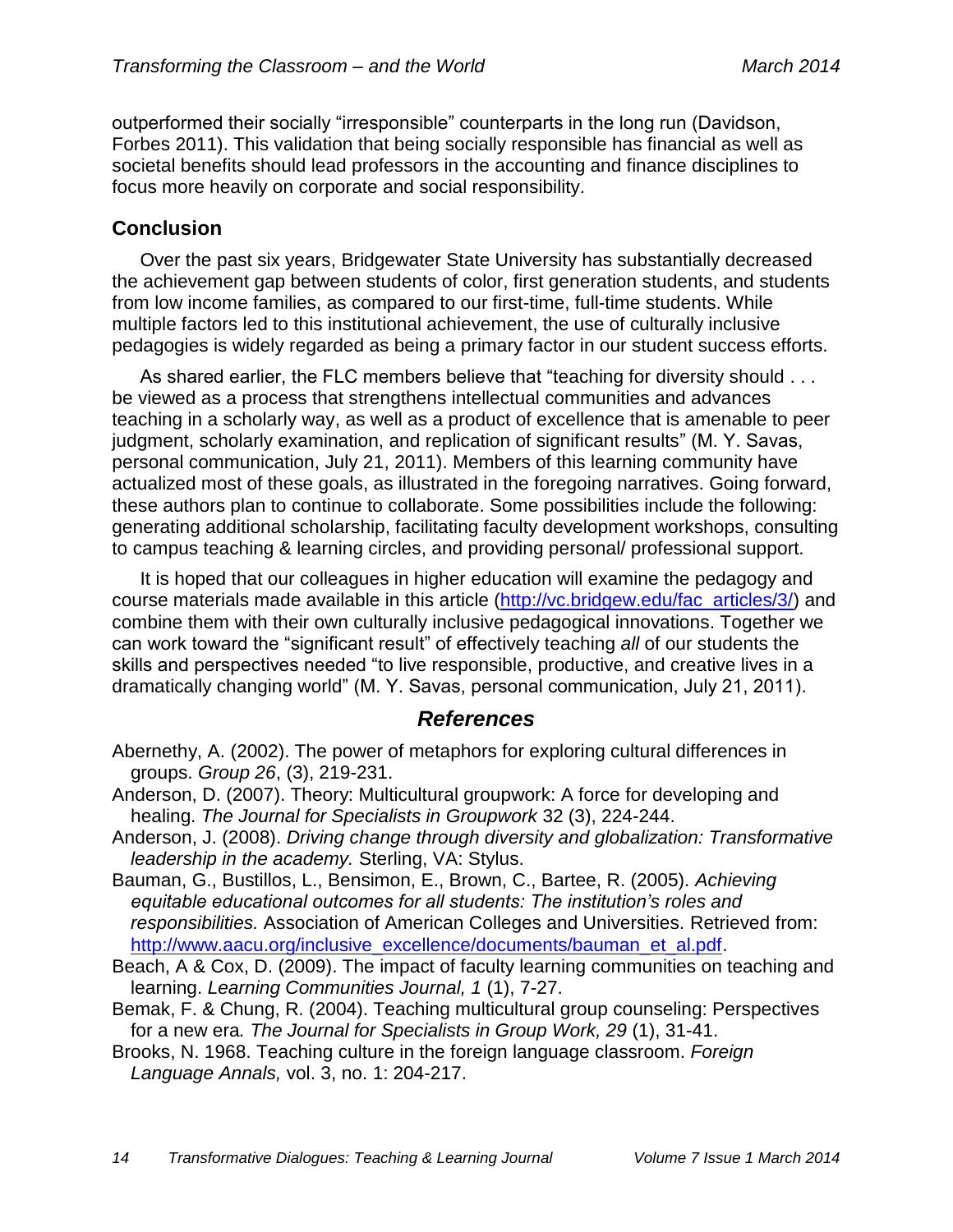- Brown, K. (2004). Leadership for social justice and equity: Weaving a transformative framework and pedagogy. *Educational Administration Quarterly, 40* (1), 77-108.
- Burnes, T. R., & Ross, K. L. (2010). Applying social justice to oppression and marginalization in group process: Interventions and strategies for group counselors. *Journal for Specialists in Group Work, 35*(2), 169-176.
- Corey, G. Schneider C. & Haynes, R. (2000) *Evolution of a Group: Student Video and Workbook*, Cenage Learning, Independence, KY.
- Council on Social Work Education. (2008). *Educational policy and accreditation standards.* Alexandria, VA: Author.
- Cox, M. (2004). Introduction to faculty learning communities. *New Directions for Teaching and Learning, 97*, 5-23.
- Danowitz, M. & Tuitt, F. (2011). Enacting inclusivity through engaged pedagogy: A higher education perspective. *Equity & Excellence in Education, 44* (1), 40-56.
- Davidson, L. (2011*). Green Investing: Putting Your Money Where Your Values Are Pays Off*. Forbes Magazine. Retrieved from: [http://www.forbes.com/sites/financialfinesse/2011/06/23/green-investing-putting-your](http://www.forbes.com/sites/financialfinesse/2011/06/23/green-investing-putting-your-money-where-your-values-are-pays-off/)[money-where-your-values-are-pays-off/](http://www.forbes.com/sites/financialfinesse/2011/06/23/green-investing-putting-your-money-where-your-values-are-pays-off/)
- Decker Lardner, E. (2003). *Approaching diversity through learning communities*. Washington Center Occasional Paper for Improving the Quality of Undergraduate Education, 1-12. Retrieved from

<http://www.evergreen.edu/washingtoncenter/docs/diversityoccpaper.pdf>

- DeLucia-Waack, J. & Donigan, J. (2004). *The practice of multicultural group work: visions and perspectives from the field*. Belmont, CA: Thompson, Brooks and Cole.
- De Vita, G. (2001). Learning Styles, Culture and Inclusive Instruction in the Multicultural Classroom: A business and Management Perspective. *Innovations in Education and Teaching International* 38 (2), 165-174.
- Freifeld, K. (2009). *Banks Paid \$32.6 Billion in Bonuses Amid U.S. Bailout (Update4)*. Bloomberg News. Retrieved from:

<http://www.bloomberg.com/apps/news?pid=newsarchive&sid=aHURVoSUqpho>

- Freire, P. (2005). *Pedagogy of the oppressed: Thirtieth anniversary edition*. New York: Continuum.
- Green, Z. & Stiers, S. (2002). Multiculturalism and group therapy in the United States: A social constructionist perspective. *Group* 26 (3), 233-247.
- Grinnell, D. J., Hunt III, H. G. (2001). Commentary on: Some Thoughts on Social and Environmental Accounting Education. *Accounting Education* 10 (4), 365-368.
- Gurm, B. (2011). Creating learning communities. *Transformative dialogues: Teaching and Learning Journal, 4* (3), 1.
- Gurung, R. & Prieto, L. (Eds.) (2009). *Getting culture: Incorporating diversity across the curriculum.* Sterling, VA: Stylus.
- Harper, S. & Quaye, S. (Eds.) (2009*). Student engagement in higher education*. New York: Taylor & Francis.
- Hays, D. G., Arredondo, P., Gladding, S., & Toporek, R. L. (2010). Integrating social justice in group work: The next decade. *Journal for Specialists in Group Work, 35*(2), 177-206.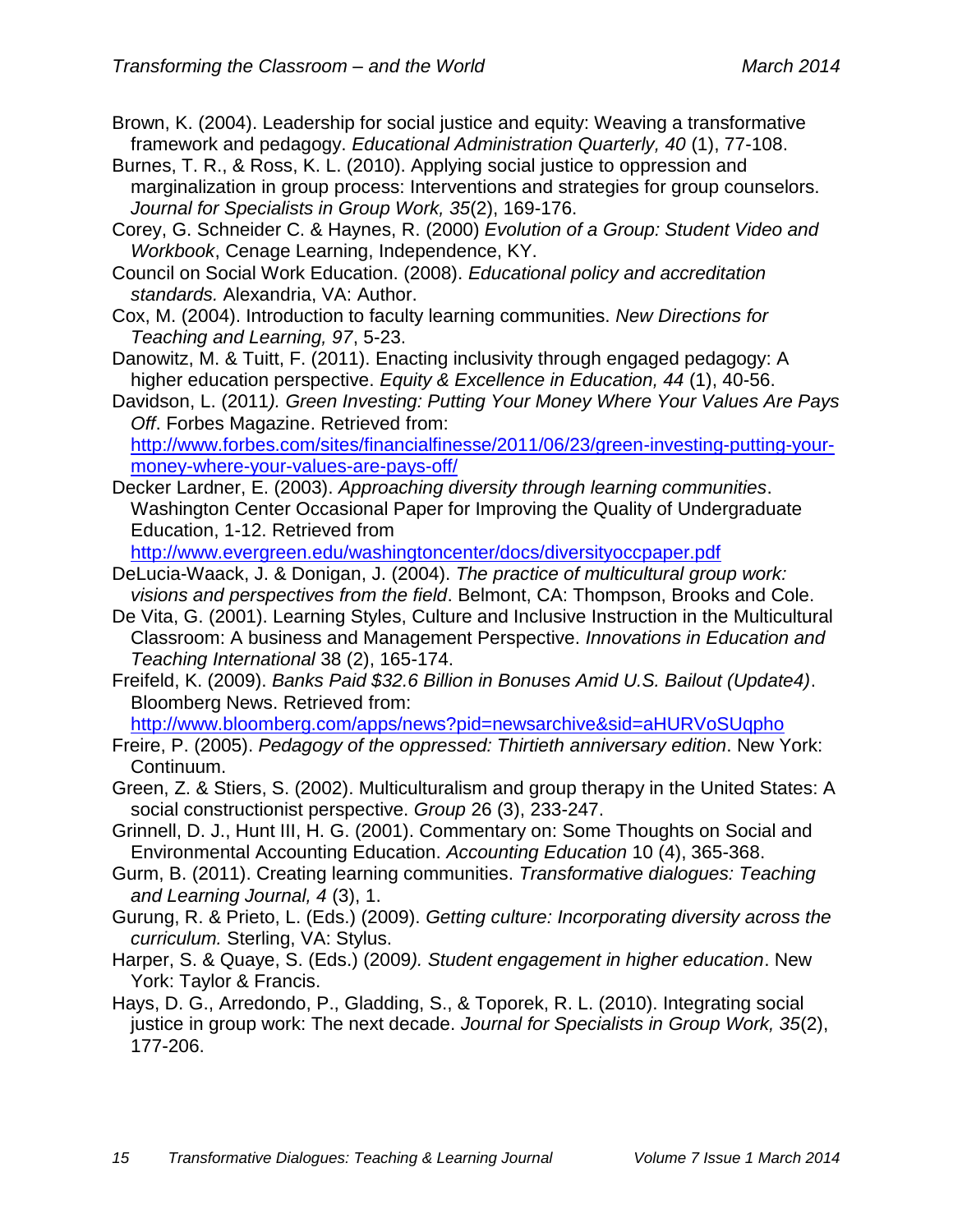- Henninger, E. A., Hulbert, J. M. (2006) Using the Seven Principals for Good Practice in Education: A Framework for Teaching Cultural Diversity in a Management Course. *Journal of Business and Finance Librarianship* 12 (2), 3-15.
- hooks, bell (1994). *Teaching to transgress: Education as the practice of freedom*. New York: Routledge.
- Hopper, T., Richardson, K., & Sheehy, D. (in press). Adaptation: A third principle of game modification. In Complexity thinking in physical education: Reframing curriculum, Pedagogy and Research. David Kirk - editor. New York: Routledge.
- Hopper, T., Sanford, K, & Clarke, A. (2009) Game-as-teacher and game-play: Complex learning in TGfU and video games. In T. Hopper, J. Butler, and B. Storey (Eds.), *TGfU... Simply good pedagogy: Understanding a complex challenge* (pp. 246). Ottawa: Physical Health Education (Canada).
- Hopper, T. (2011). Game-as-teacher:Modification by adaptation in learning through game- play. *Asia-Pacific Journal of Health, Sport and Physical Education,* 2(2), 18- 22.
- Ibrahim, F. A. (2010). Social justice and cultural responsiveness: Innovative teaching strategies for group work. *Journal for Specialists in Group Work, 35*(2), 271-280.
- Imboden, K. (2005). Building Inclusive Financial Sectors. *Journal of International Affairs*  58 (2), 65-86.
- Kelsey, B. (1998). The dynamics of multicultural groups. *Small Group Research 29* (5), 602-623.
- Koch, L., Hennessey, M. Ingram, A., Rumrill, P., & Roessler, R. (2006). Faculty learning communities to promote full inclusion of students with disabilities on college and university campuses. *Rehabilitation Education, 20* (3), 191-200.
- Kubota, R., Austin, T. and Saito-Abbott, Y. 2003. Diversity and inclusion of sociopolitical issues in foreign language classrooms: An exploratory survey. *Foreign Language Annals,* 36: 12-24.
- Levitt, T. (1958). The Dangers of Social Responsibility. *Harvard Business Review* 36 (5), 41-50.
- Lynn, M. & Dixson, A. (Eds.) (2013). *Handbook of critical race theory in education.* New York: Routledge.
- Marsh, J. (2005). Social justice: Social work's organizing value. *Social Work, 50* (4), 293-294.
- Martin, K., Scot, M. (2010). *Bailouts and Bonuses on Wall Street*. Business Roundtable Institute for Corporate Ethics.
- Matsumoto, D. 2009. Teaching about Culture. In *Getting Culture: Incorporating Diversity Across the Curriculum,* ed. Gurung Regan A.R. and Loreto R. Prieto. Sterling: Stylus Publishing, LLC.
- Milem, J., Chang, M. & Antonia. A. (2005). *Making diversity work on campus: A research-based perspective.* American Association of Colleges and Universities. Available from: [http://www.aacu.org/inclusive\\_excellence/documents/Milem\\_et\\_al.pdf.](http://www.aacu.org/inclusive_excellence/documents/Milem_et_al.pdf)
- Mitchell, S., Oslin, J., & Griffin, L. (2006). Teaching Sport Concepts and Skills: A Tactical Games Approach (2nd ed). Champaign, IL: Human Kinetics.
- Murphy, E. 1988. The cultural dimension in foreign language teaching: Four models. *Language, Culture and Curriculum,* vol. 1, no. 2: 147-163.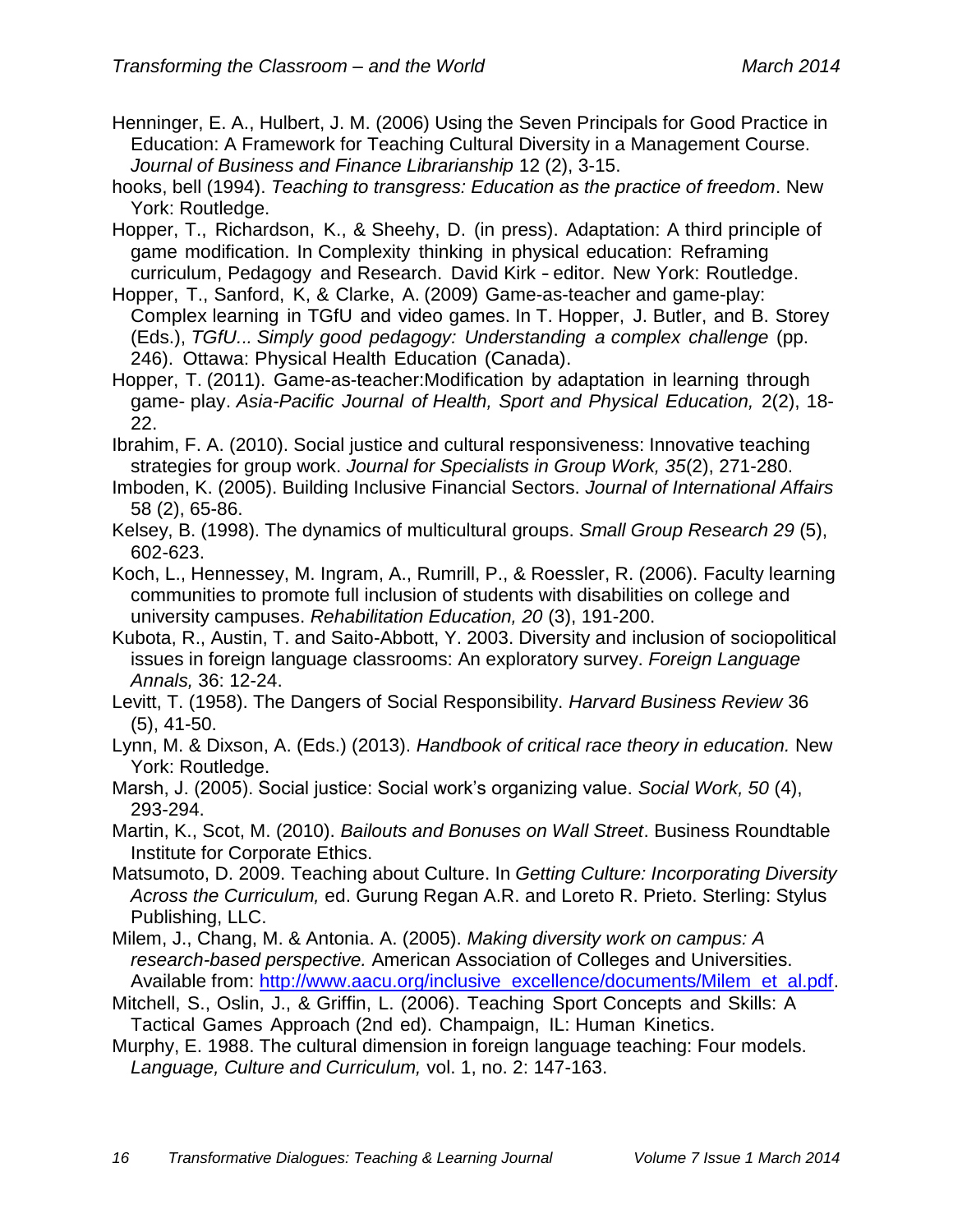National Association of Social Workers (1997). *NASW code of ethics.* Washington, DC: Author.

National Association for Sport and Physical Education (NASPE). (2009). National Standards and Guidelines for Physical Education Teacher Education (3'd ed). Sewickley, PA: AAHPERD.

- Page, C. (1992). *A History of Conspicuous Consumption*. Association for Consumer Research. Available from: <http://www.acrwebsite.org/volumes/display.asp?id=12197>
- Pearlmutter, S. (2002). Achieving political practice: Integrating individual need and social action. *Journal of Progressive Human Services 13* (1), 31-51.
- Peebles-Wilkins, W. (2004). Group intervention can help with diversity. *Children and Schools 26* (4), 195-196.
- Pelton, L. (2001). Social justice and social work. *Journal of Social Work Education, 37*  (3), 433-439.
- Petrone, M. (2004). Supporting diversity with faculty learning communities: Teaching and learning across boundaries. *New Directions for Teaching and Learning, 97*, 111- 125.
- Sampson, E. S.(1993) Identity politics: Challenges to psychology's understanding. *American Psychologist.* 48, 1219-1229.
- Sandell, K., Wigley, K., & Kovalchick, A. (2004). Developing facilitators for faculty learning communities. *New Directions for Teaching and Learning, 97*, 51-62.
- Schulz, R. 2007. The challenge of assessing cultural understanding in the context of foreign language instruction. *Foreign Language Annals*, vol. 40, no. 1: 9-26
- Sheehy, D. (2011). Addressing parents' perceptions in the marginalization of physical education. *Journal of Physical Education, Recreation, and Dance,* 82(7), 42-44.
- Sheehy, D. (2006). Parents' perceptions of their child's  $5<sup>th</sup>$  grade physical education program. *The Physical Educator,* 63(1), 30-37.
- Singh, A., Merchant, N., Skudrzyk, B., Ingene, D., Hutchins, A. & Rubel, D. (2012). *Multicultural and social justice competence principles for group workers. Association for Specialists in Group Work*. Retrieved from:

[http://www.asgw.org/pdf/ASGW\\_MC\\_SJ\\_Priniciples\\_Final\\_ASGW.pdf](http://www.asgw.org/pdf/ASGW_MC_SJ_Priniciples_Final_ASGW.pdf)

- Singh, A. A., & Salazar, C. F. (2010). Six considerations for social justice group work. *Journal For Specialists In Group Work*, *35*(3), 308-319.
- Smith, L. C., & Shin, R. Q. (2008). Social privilege, social justice, and group counseling: An inquiry. *Journal for Specialists in Group Work, 33*(4), 351-366.
- Stewart, M., Crary, M., Humberd, B., (2008). Teaching value in diversity: On the folly of espousing inclusion, while practicing exclusion. *Academy of Management Learning & Education, 7*, (3), 374-386.
- Taylor, P., Fry, R., Kochbar, R. (2011). *Wealth Gaps Rise to Record Highs Between Whites, Blacks, Hispanics Twenty-to-One*. Pew Research Center. Available from: [http://www.pewsocialtrends.org/2011/07/26/wealth-gaps-rise-to-record-highs](http://www.pewsocialtrends.org/2011/07/26/wealth-gaps-rise-to-record-highs-between-whites-blacks-hispanics/)[between-whites-blacks-hispanics/](http://www.pewsocialtrends.org/2011/07/26/wealth-gaps-rise-to-record-highs-between-whites-blacks-hispanics/)
- Torres, V. Howard-Hamilton, & M. Cooper, D. (2003) *Identity development of diverse populations: Implications for teaching and administration in higher education*. ASHE-ERIC Higher Education Report. Jossey-Bass Higher and Adult Education Series. Available from [http://www.eric.ed.gov/PDFS/ED479151.pdf.](http://www.eric.ed.gov/PDFS/ED479151.pdf)